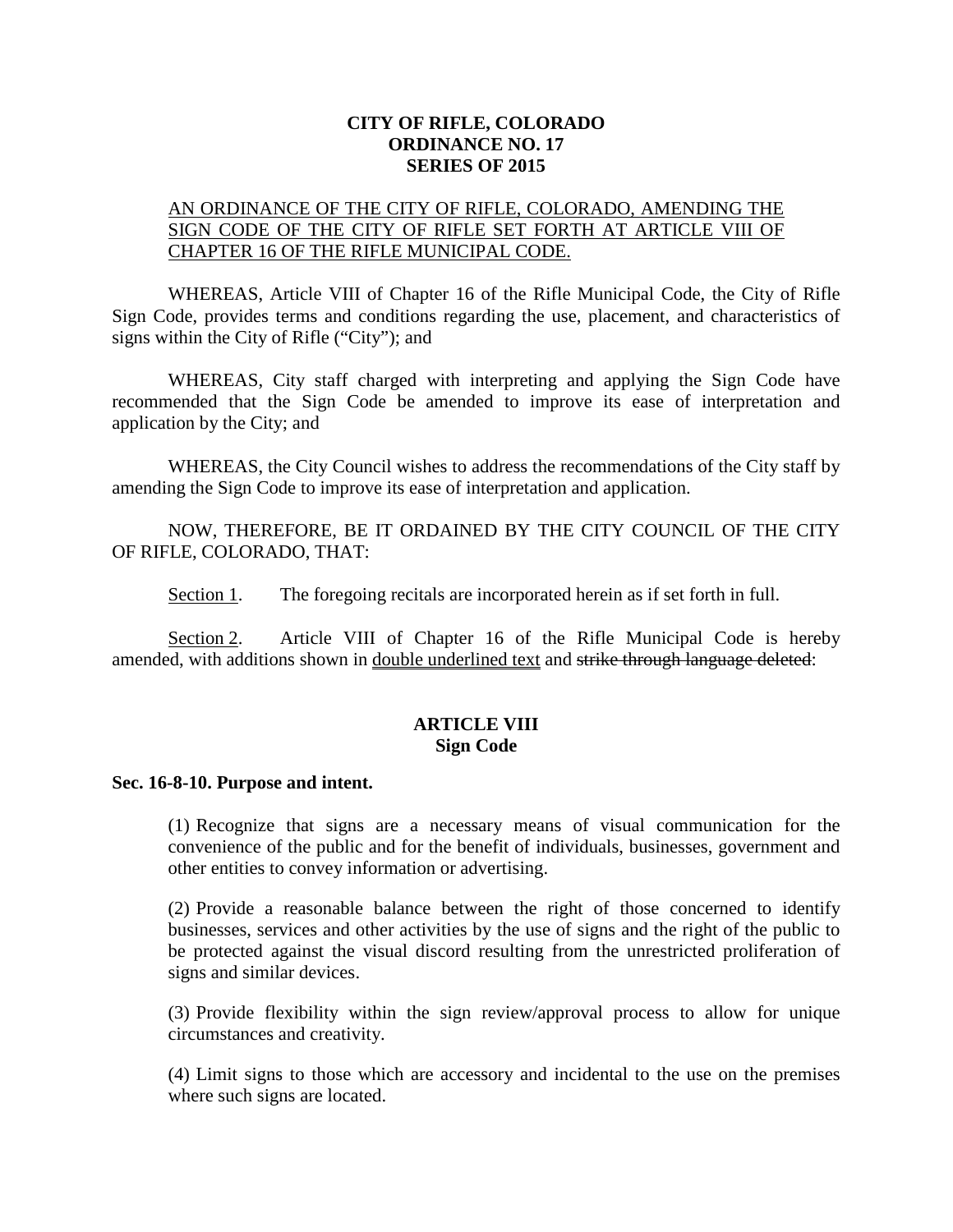(5) Protect the public from damage or injury caused by signs that are poorly designed or maintained and from distractions or hazards to pedestrians or motorists caused by the indiscriminate placement or use of signs.

(6) Encourage signs that are responsive to the aesthetics and character of their particular location, adjacent buildings and uses, and the surrounding neighborhood. Ensure that signs are compatible and integrated with the building's architectural design and with other signs on the property.

(7) Ensure that signs are appropriate and compatible with their location and site features, including but not limited to the street on which they are located, the orientation of the building on the site, surrounding buildings, surrounding neighborhood characteristics, the type of building on the site and landscaping.

(8) Bring nonconforming signs into compliance with these regulations.

### **Sec. 16-8-20. Scope and applicability.**

- (a) The provisions of this Article shall apply to the display, construction, erection, alteration, use, maintenance and location of all signs within the City. All signs displayed, constructed, erected or altered after the date of the adoption of the ordinance codified in this Article shall be in conformance with the provisions of this Article.
- (b) Nonconforming signs. A sign existing on February 1, 2015 and not in compliance herewith shall be regarded as a nonconforming sign. A nonconforming sign may continue if the business or land use associated with the sign continues in operation and it is properly repaired and maintained, subject to the following requirements.

Nonconforming signs shall be brought into conformance with the Sign Code under the following circumstances:

(1) A nonconforming sign that is structurally altered, relocated or replaced shall comply with the sign code. Replacement of a sign face or sign text, if done without altering the sign structure, shall not constitute a structural alteration or replacement.

(2) Discontinued nonconforming signs. Whenever a business, industry, service or other use has been discontinued and has ended its operations, nonconforming signs and nonconforming sign structures pertaining to the use shall be removed by the property owner within ninety (90) days. Notice of violation shall be given to the property owner and (14) days will be given to remedy the violation, at which time the City may remove the signs. The City shall keep the sign in storage for thirty (30) days, during which they may be recovered by the owner only upon payment to the City for costs of removal and storage. If not recovered within the thirty-day period, the sign and supporting structure shall be declared abandoned and title shall vest with the City. The costs of removal and storage (up to thirty [30] days) may be billed to the owner. If not paid, the applicable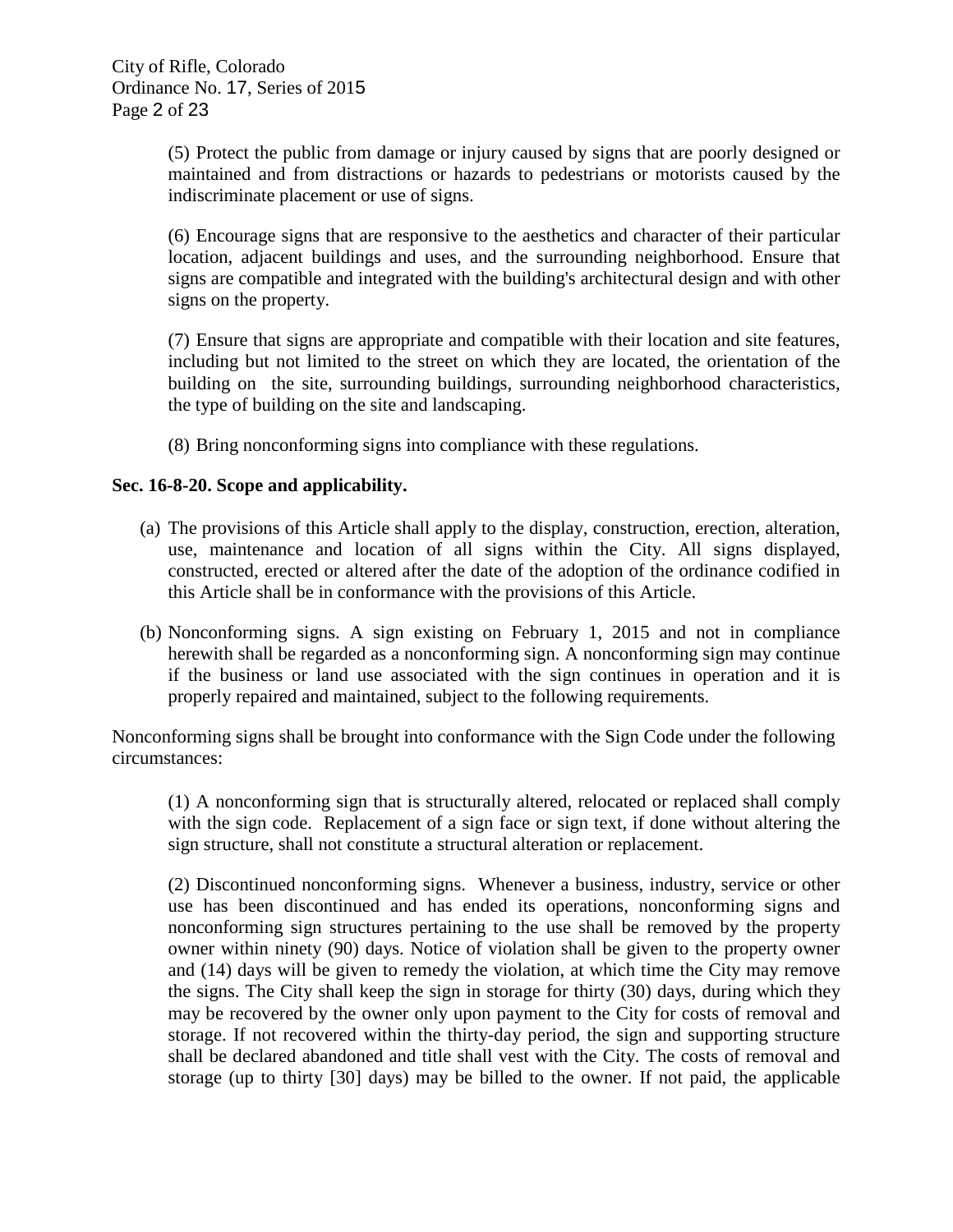City of Rifle, Colorado Ordinance No. 17, Series of 2015 Page 3 of 23

> costs may be imposed as a tax lien against the property from which the sign was removed.

> (3) Sign maintenance. The owner of a sign and the owner of the premises on which such sign is located shall be jointly and severally liable to maintain signs, including any illumination sources, in neat and orderly condition and in a good working order at all times, and to prevent the development of any rust, corrosion, rotting or other deterioration in the physical appearance or safety of such signs. The City may inspect any sign governed by this Article and shall have the authority to order the painting, repair, alteration or removal of a sign which constitutes a hazard to safety, health or public welfare by reason of inadequate maintenance, dilapidation or obsolescence.

### **Sec. 16-8-30. Sign permits and administration.**

(a) Sign permit required.

(1) A sign permit shall be required in order to erect, move, alter, reconstruct or repair any permanent or temporary sign, except signs that are exempt from permits in compliance with Section 16-8-70 below.

(2) On properties with more than one (1) primary use, a separate permit shall be required for signage for each individual use. See Paragraph 16-8-50(b)(2) of this Article for information on properties with multiple buildings or multi-use centers.

(3) Changing or replacing the copy on an existing lawful sign shall not require a permit, provided that the copy change does not change the size of the sign, affect the sign structure, or render the sign in violation of this Article.

(b) Application for a sign permit.

(1) Sign permit application requirements. Applications for sign permits shall be made in writing on forms furnished by the City staff. The application shall contain:

(2) The street address of the proposed sign structure;

(3) Names and addresses of the owner, sign contractor and erector;

(4) Legible site plans which include the specific location of the sign and setbacks to adiacent property lines and buildings;

(5) A detailed drawing indicating the dimensions, materials and colors of the proposed sign structure. A certification by a structural engineer may be required by the City staff for a freestanding or projecting sign;

(6) A graphic drawing or photograph of the sign copy;

(7) A description of the lighting to be used, if applicable;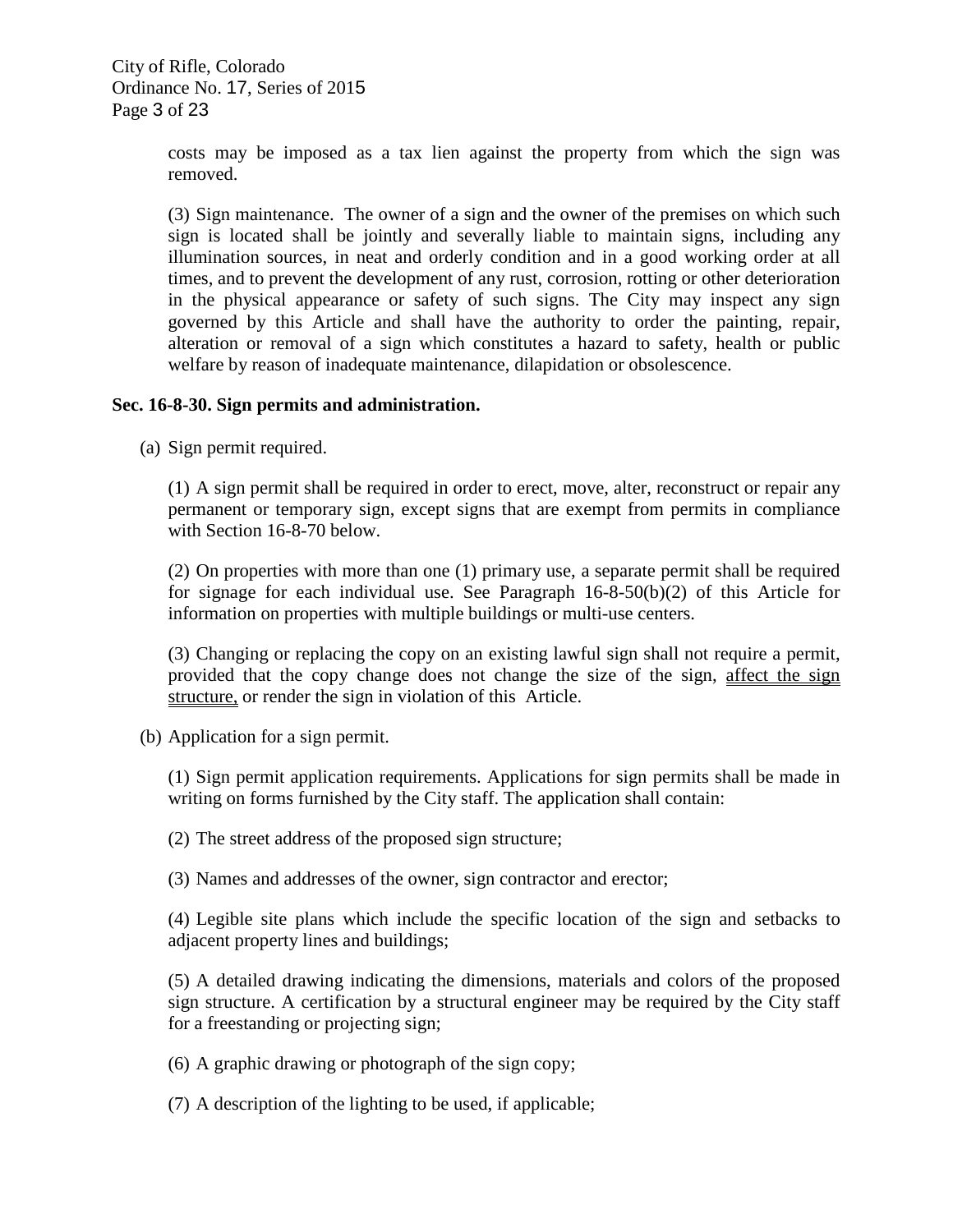(8) If the sign is to be located off the premises advertised, a written lease or permission from the property owner of the site on which the sign will be located; and

(9) Sign permit fee and plan check fee as established by the current fee schedule. The applicant shall pay all costs billed by the City relative to the review of the application.

a. Sign permit application certification of completion. Upon receipt of a sign permit application, the City staff shall either certify that the application is complete and in compliance of all submittal requirements or reject it as incomplete and notify the applicant in writing of any deficiencies.

b. Staff review and approval. When the City staff has determined the application to be complete, the City staff shall review the sign permit in accordance with the established review criteria and has the authority to approve, approve with conditions or deny the sign permit. Upon the City staff's approval of the sign permit, the sign permit and any building or electrical permits required for the sign shall be issued to the applicant.

c. Terms of approval. Once a sign permit has been issued, it shall be unlawful to change, modify or deviate from the terms or conditions of the approved permit without the consent of the City.

d. Provision of insurance. For freestanding signs, projecting signs and any sign that is located on or above public right-of-way, proof of public liability insurance must be provided.

(c) Interpretation. When it is required that an interpretation be provided for standards and regulations specified in this Article, said interpretations shall be made by the Planning Director.

### **Sec. 16-8-40. Sign design.**

- (a) Professional. Signs shall be made by a professional sign company or other qualified entity as determined by the Planning Director.
- (b) Materials. Signs shall be constructed of durable, high quality architectural materials. The sign package must use materials, colors and designs that are compatible with the building facade. Sign materials must be of proven durability. Treated wood, painted metal, stone, brick and stucco are the preferred materials for signs. Plastic, vinyl and fabric materials, including banners and stake signs, are



Figure 16-8-1. Signs and architectural details.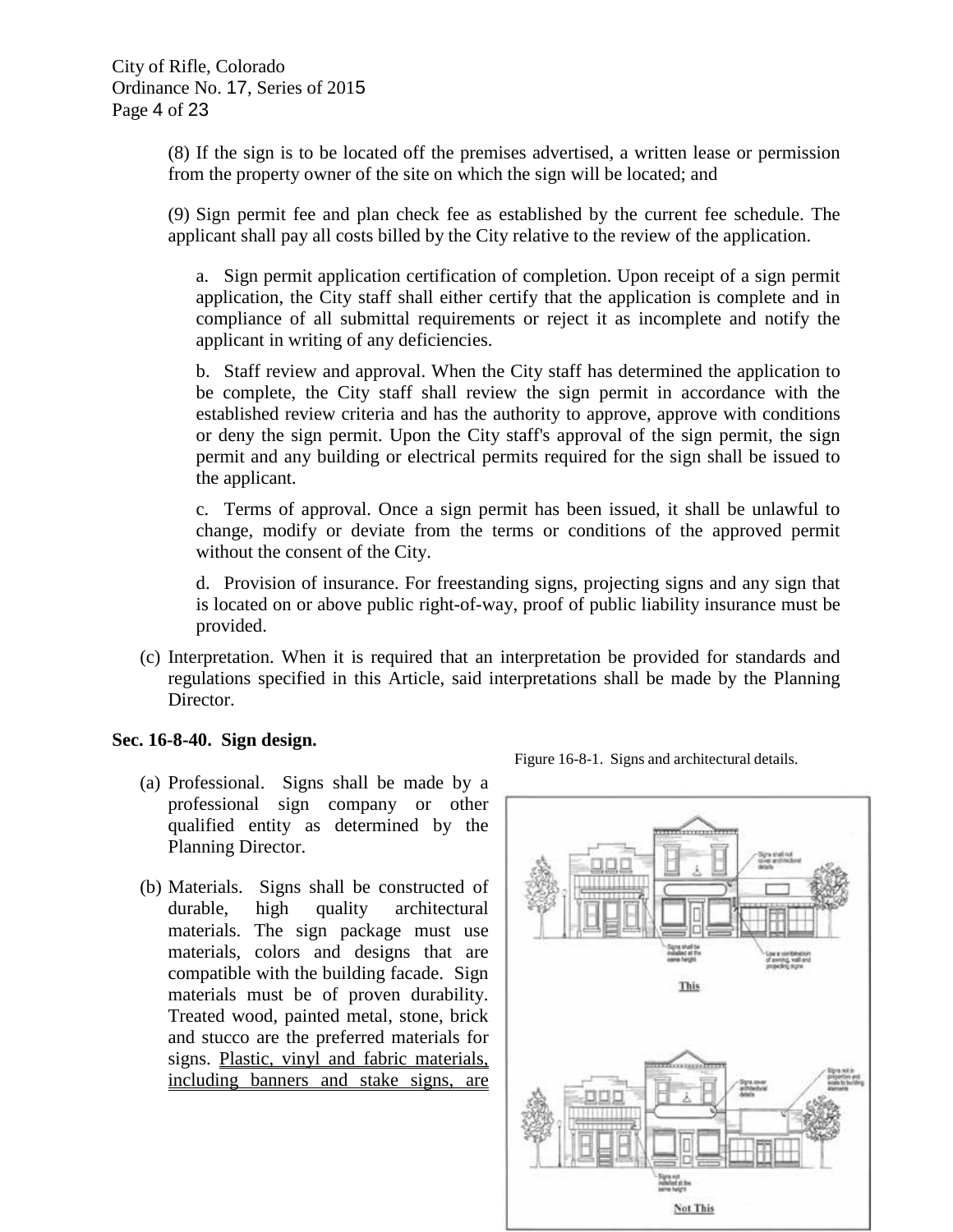# considered impermanent material and are addressed in 16-8-70(4).



Figure 16-8-2. Types of signs

### **Sec. 16-8-50. Sign standards by zoning district**.

| Type of Sign                                                             | Number of                                                         | <b>Maximum</b>                                                                       | <b>Maximum</b>                                                                                       | Lighting                                                                     | <b>Comments</b>                                                                                                                        |
|--------------------------------------------------------------------------|-------------------------------------------------------------------|--------------------------------------------------------------------------------------|------------------------------------------------------------------------------------------------------|------------------------------------------------------------------------------|----------------------------------------------------------------------------------------------------------------------------------------|
|                                                                          | Signs                                                             | Area (sq. $ft.$ )                                                                    | Height                                                                                               | Types                                                                        |                                                                                                                                        |
| Awning/<br><b>Canopy or</b><br>Wall                                      |                                                                   |                                                                                      | Limited to<br>first story of<br>building                                                             | Direct or<br>indirect                                                        | Cannot project<br>more than 12"<br>beyond face of                                                                                      |
| Public or quasi-<br>public uses                                          | 1 per street<br>front                                             | 5% of<br>building<br>facade OR<br>25 sq. ft.,<br>whichever is<br>less                | unless<br>second story<br>has<br>pedestrian<br>access such<br>as balcony                             | Lighting<br>must be<br>turned off<br>from 11 pm<br>to 6 am if<br>within 500' | awning,<br>canopy or<br>building wall<br>Cannot<br>obstruct                                                                            |
| Multi-family<br>complex<br>Legal existing<br>nonconforming<br>commercial | 1 per street<br>front<br>1 per street<br>front or 1<br>per tenant | $5\%$ of<br>building<br>facade<br><b>OR</b><br>$25$ sq. ft.,<br>whichever is<br>less | Must be at<br>least 8'<br>above<br>finished<br>grade<br>Can be no<br>more than<br>25' above<br>grade | of residential<br>zone district                                              | window, door<br>or other<br>architectural<br>details<br>Cannot extend<br>above top of<br>awning,<br>canopy or<br>building eave<br>line |

(a) The following are standards for signs in the LDR, MDR, MDR-X, EZ zoning districts: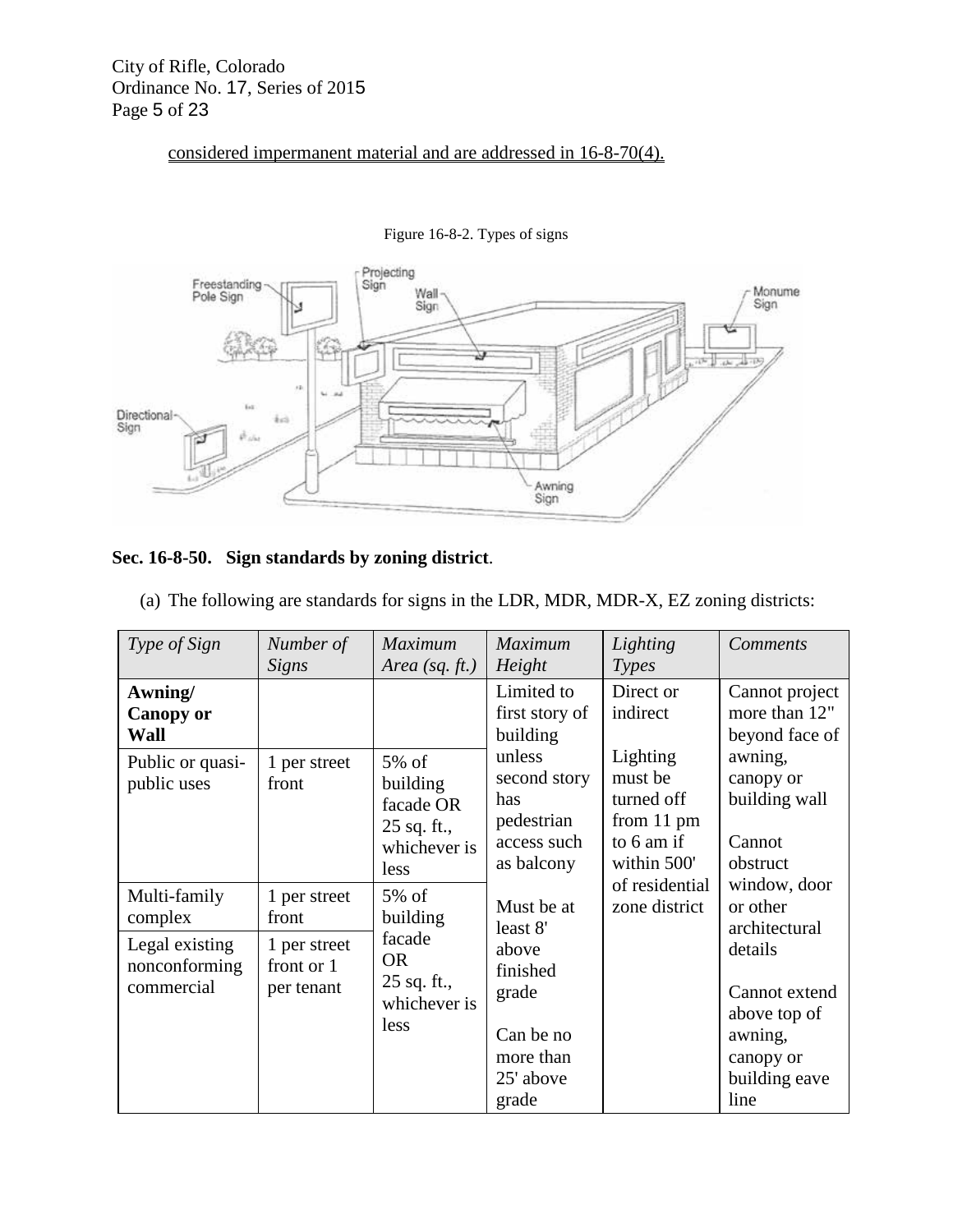|                                               |                                          |                                                                                                             |    |                                                                                                                 | Signs located<br>under a<br>canopy or<br>awning are<br>considered<br>suspended<br>signs              |
|-----------------------------------------------|------------------------------------------|-------------------------------------------------------------------------------------------------------------|----|-----------------------------------------------------------------------------------------------------------------|------------------------------------------------------------------------------------------------------|
| Freestanding                                  |                                          |                                                                                                             |    | Lighting<br>must be<br>turned off<br>from 11 pm<br>to 6 am if<br>within 500'<br>of residential<br>zone district | Monument<br>signs are only<br>freestanding<br>signs<br>permitted in<br>residential<br>zone districts |
| Public or quasi-<br>public use                | 1 per street<br>front                    | $1$ sq. ft. for<br>each lineal<br>foot of<br>building<br>frontage OR<br>25 sq. ft.,<br>whichever is<br>less | 8' | Direct or<br>indirect                                                                                           | Must be at<br>least 8' from<br>pavement<br>Must be at<br>least 4' from<br>building                   |
| Multi-family<br>complex                       | 1 per street<br>front                    | 1 sq. ft. for<br>each lineal<br>foot of<br>building<br>frontage OR<br>25 sq. ft.,<br>whichever is<br>less   | 6' | Direct                                                                                                          |                                                                                                      |
| Legal existing<br>nonconforming<br>commercial | 1 per street<br>front or 1<br>per tenant | 1 sq. ft. for<br>each lineal<br>foot of<br>building<br>frontage OR<br>25 sq. ft.,<br>whichever is<br>less   | 8' | Direct or<br>indirect                                                                                           |                                                                                                      |
| Subdivision<br>entrance                       | 1 monument<br>sign per<br>entrance       | 25 sq. ft.                                                                                                  | 6' | Direct                                                                                                          |                                                                                                      |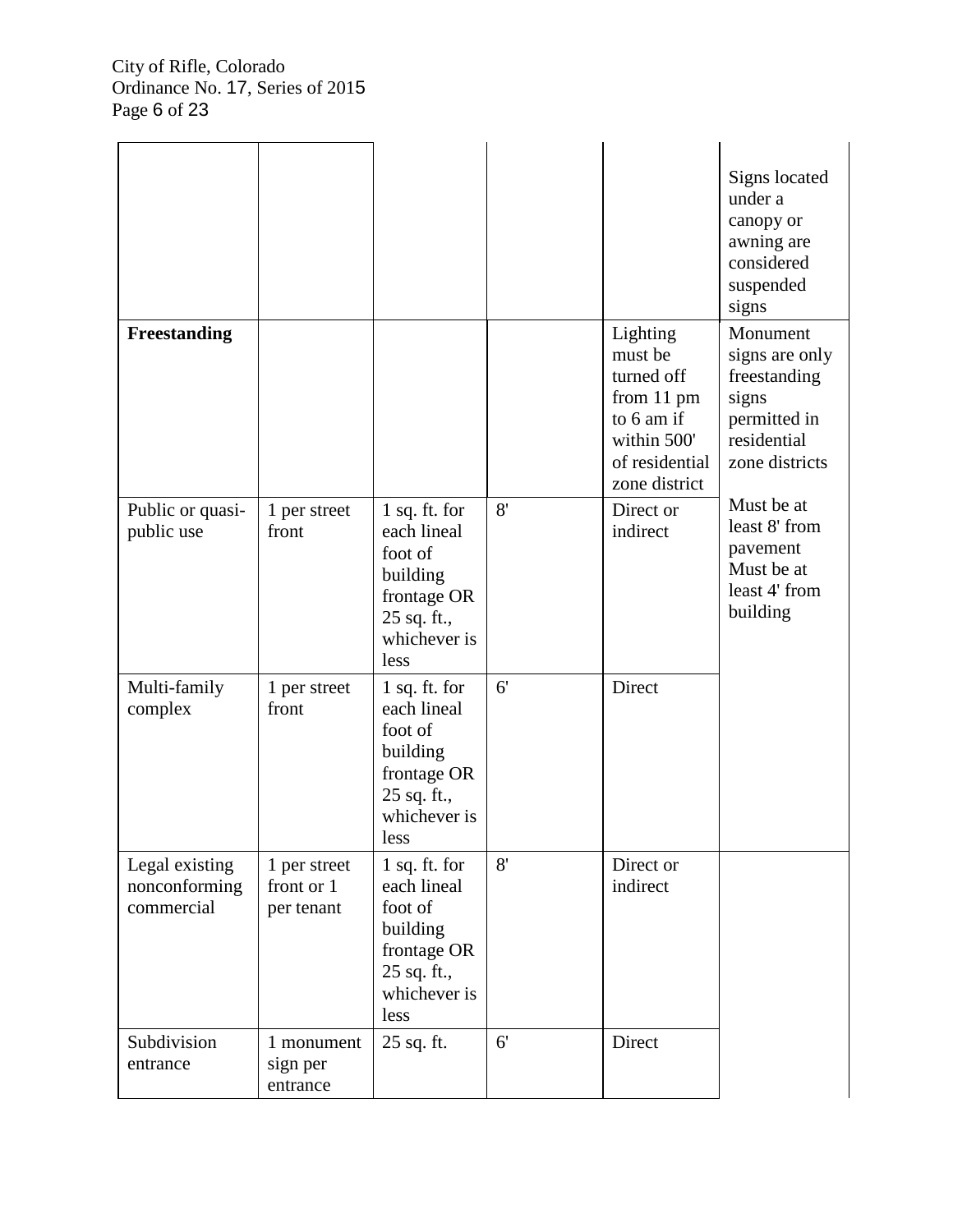City of Rifle, Colorado Ordinance No. 17, Series of 2015 Page 7 of 23

| Group child<br>care center                    | $\mathbf{1}$                                                                                                  | 10 sq. ft.  | 6'                                                                                                                   | Unlighted |                                                                                                                |
|-----------------------------------------------|---------------------------------------------------------------------------------------------------------------|-------------|----------------------------------------------------------------------------------------------------------------------|-----------|----------------------------------------------------------------------------------------------------------------|
| Home<br>occupation                            | $\mathbf{1}$                                                                                                  | $1$ sq. ft. | 4'                                                                                                                   | Unlighted |                                                                                                                |
| Projecting or<br>Suspended Sign               | 1 per<br>building<br>frontage in<br><b>MDR-X</b><br><u>zone only;</u><br>LDR and<br><b>MDR</b> not<br>allowed | 16 sq. ft.  | Must be at<br><u>least 8'</u><br><u>above</u><br>finished<br>grade<br>Can be no<br>more than<br>$25'$ above<br>grade |           | Not allowed                                                                                                    |
| Window Sign                                   |                                                                                                               |             |                                                                                                                      |           |                                                                                                                |
| Legal existing<br>nonconforming<br>commercial |                                                                                                               |             | Ground level<br>only                                                                                                 | Unlighted | Cannot exceed<br>25% of area of<br>window<br>Posters for<br>temporary<br>$(<$ 30 days)<br>events are<br>exempt |

(b) Signs in the CBD, CS, TC, LI, I and PD zoning districts. See Chapter 16, Article 18 for additional standards for signs within the Central Business District.

(1) Properties or buildings with one (1) primary use and one (1) primary entrance are subject to the following guidelines:

| <i>Type of Sign</i>                 | Number of Signs                                                                                                           | <i>Maximum</i><br>Area (sq.<br>ft.)                                                           | <b>Maximum</b><br>Height                                                                                        | Lighting<br>Types                                                                                    | <b>Comments</b>                                                                                                                        |
|-------------------------------------|---------------------------------------------------------------------------------------------------------------------------|-----------------------------------------------------------------------------------------------|-----------------------------------------------------------------------------------------------------------------|------------------------------------------------------------------------------------------------------|----------------------------------------------------------------------------------------------------------------------------------------|
| Awning/<br><b>Canopy or</b><br>Wall | No maximum<br>number of signs.<br>The total area of all<br>wall signage must<br>not exceed<br>Maximum Area<br>calculation | $1$ sq. ft.<br>per linear<br>foot of<br>building<br>frontage<br>facing a<br>street.<br>Add 30 | The lesser<br>of $25'$ OR<br>the top of<br>first floor of<br>structure<br>Exception:<br>wall signs<br>above the | Direct,<br>indirect, or<br>internal<br>Lighting<br>must be<br>turned off<br>from 11 pm<br>to 6 am if | Cannot project<br>more than 12"<br>beyond face of<br>awning, canopy<br>or building wall<br>Cannot obstruct<br>window, door<br>or other |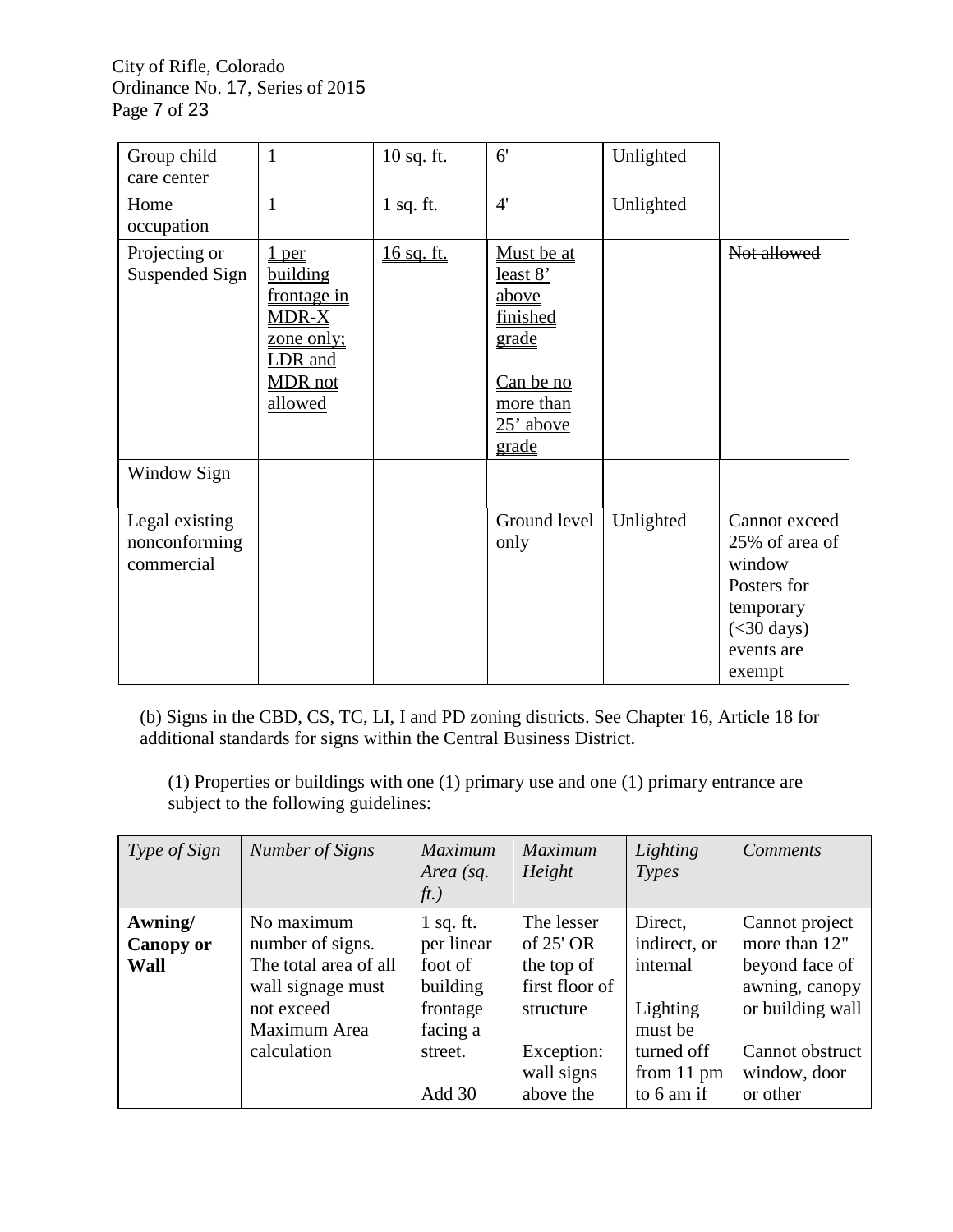| Type of Sign                                                            | Number of Signs                                                                                                                                                                                                                            | <b>Maximum</b><br>Area (sq.<br>ft.)                                                                                                                                                              | Maximum<br>Height                                                                                                                                                                            | Lighting<br>Types                                                                                                                                           | Comments                                                                                                                                                                                                                                                            |
|-------------------------------------------------------------------------|--------------------------------------------------------------------------------------------------------------------------------------------------------------------------------------------------------------------------------------------|--------------------------------------------------------------------------------------------------------------------------------------------------------------------------------------------------|----------------------------------------------------------------------------------------------------------------------------------------------------------------------------------------------|-------------------------------------------------------------------------------------------------------------------------------------------------------------|---------------------------------------------------------------------------------------------------------------------------------------------------------------------------------------------------------------------------------------------------------------------|
|                                                                         |                                                                                                                                                                                                                                            | square feet<br>per<br>additional<br>use in<br>multi-use<br>buildings<br>Central<br><b>Business</b><br>District:<br>maximum<br>75 square<br>feet                                                  | first floor of<br>a building<br>may be used<br>in place of a<br>freestanding<br>sign                                                                                                         | within 500'<br>of a<br>residential<br>zone<br>district                                                                                                      | architectural<br>details<br>Cannot extend<br>above top of<br>building eave<br>line<br>Signs located<br>under canopy<br>or awning are<br>considered<br>suspended<br>signs                                                                                            |
| Freestanding                                                            |                                                                                                                                                                                                                                            |                                                                                                                                                                                                  |                                                                                                                                                                                              |                                                                                                                                                             |                                                                                                                                                                                                                                                                     |
| Business,<br>institution,<br>government,<br>multifamily,<br>subdivision | 1 per 1,500 feet of<br>street frontage per<br>lot<br><b>OR</b><br>1 per street frontage<br>for corner and<br>double frontage<br>lots.<br>Pole signs not<br>permitted in the<br><b>Central Business</b><br>District; monument<br>signs only | The lesser<br>of:<br>$1$ sq. ft. for<br>each lineal<br>foot of<br>building<br>frontage<br><b>OR</b><br>170 sq. ft.<br>on Airport<br>Road and<br>Hwy 13.<br>130 sq. ft.<br>in all other<br>areas. | Cannot<br>exceed<br>height of<br>principal<br>building<br><b>OR</b><br>25 ft.<br>whichever is<br>less<br>Exceptions:<br>At least 20<br>feet<br>permitted on<br>Airport<br>Road and<br>Hwy 13 | Direct,<br>indirect or<br>internal<br>Lighting<br>must be<br>turned off<br>from 11 pm<br>to 6 am if<br>within 500'<br>of<br>residential<br>zone<br>district | Must be at least<br>8' from<br>pavement<br>Must be at least<br>4' from<br>building<br>On corner lots,<br>maximum<br>square footage<br>must be shared<br>if utilizing<br>more than 1<br>sign<br>For multi-<br>tenant uses, 1<br>freestanding<br>sign is<br>permitted |
| Home<br>Occupation                                                      | $\mathbf{1}$                                                                                                                                                                                                                               | 4 sq. ft.                                                                                                                                                                                        | 6'                                                                                                                                                                                           | Unlighted                                                                                                                                                   |                                                                                                                                                                                                                                                                     |
| Projecting or                                                           | 1 per building                                                                                                                                                                                                                             | 16 sq. ft.                                                                                                                                                                                       | Limited to                                                                                                                                                                                   |                                                                                                                                                             | If used in                                                                                                                                                                                                                                                          |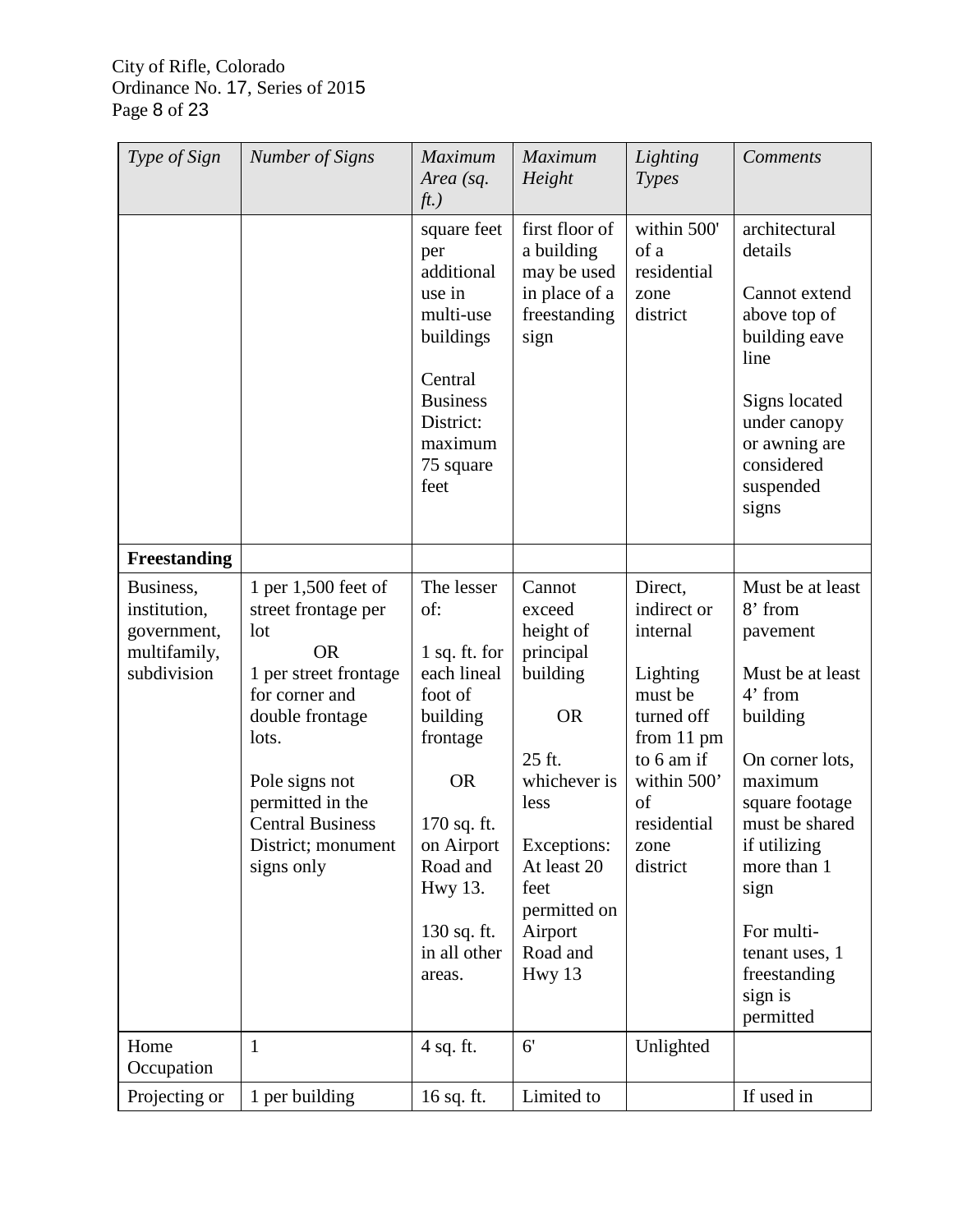# City of Rifle, Colorado Ordinance No. 17, Series of 2015 Page 9 of 23

| Type of Sign      | Number of Signs | Maximum<br>Area (sq.<br>ft.)                    | Maximum<br>Height                                                                                                                                                                                              | Lighting<br>Types | <b>Comments</b>                                                                                                                                                                                                                                                                                        |
|-------------------|-----------------|-------------------------------------------------|----------------------------------------------------------------------------------------------------------------------------------------------------------------------------------------------------------------|-------------------|--------------------------------------------------------------------------------------------------------------------------------------------------------------------------------------------------------------------------------------------------------------------------------------------------------|
| Suspended<br>Sign | frontage        |                                                 | first story of<br>building<br>unless<br>second story<br>has<br>pedestrian<br>access such<br>as balcony<br>Must be at<br>least 8'<br>above<br>finished<br>grade<br>Can be no<br>more than<br>25' above<br>grade |                   | conjunction<br>with<br>awning/canopy<br>or wall sign,<br>size is<br>calculated as<br>part of total<br>allowable area<br>for<br>awning/canopy<br>or wall sign<br>Must generally<br>align with other<br>projecting or<br>suspended<br>signs in same<br>block<br>Limited to 4-<br>foot width              |
| Window Sign       |                 | Cannot<br>exceed<br>25% of<br>area of<br>window |                                                                                                                                                                                                                | Unlighted         | Posters for<br>temporary $\left( < \frac{30}{2} \right)$<br>days) events<br>are exempt<br>Areas under<br>gas station<br>canopies and<br>near pumps<br>shall be<br>considered<br>window display<br>areas and may<br>have<br>impermanent<br>material signs<br>attached.<br>Freestanding<br>sign or light |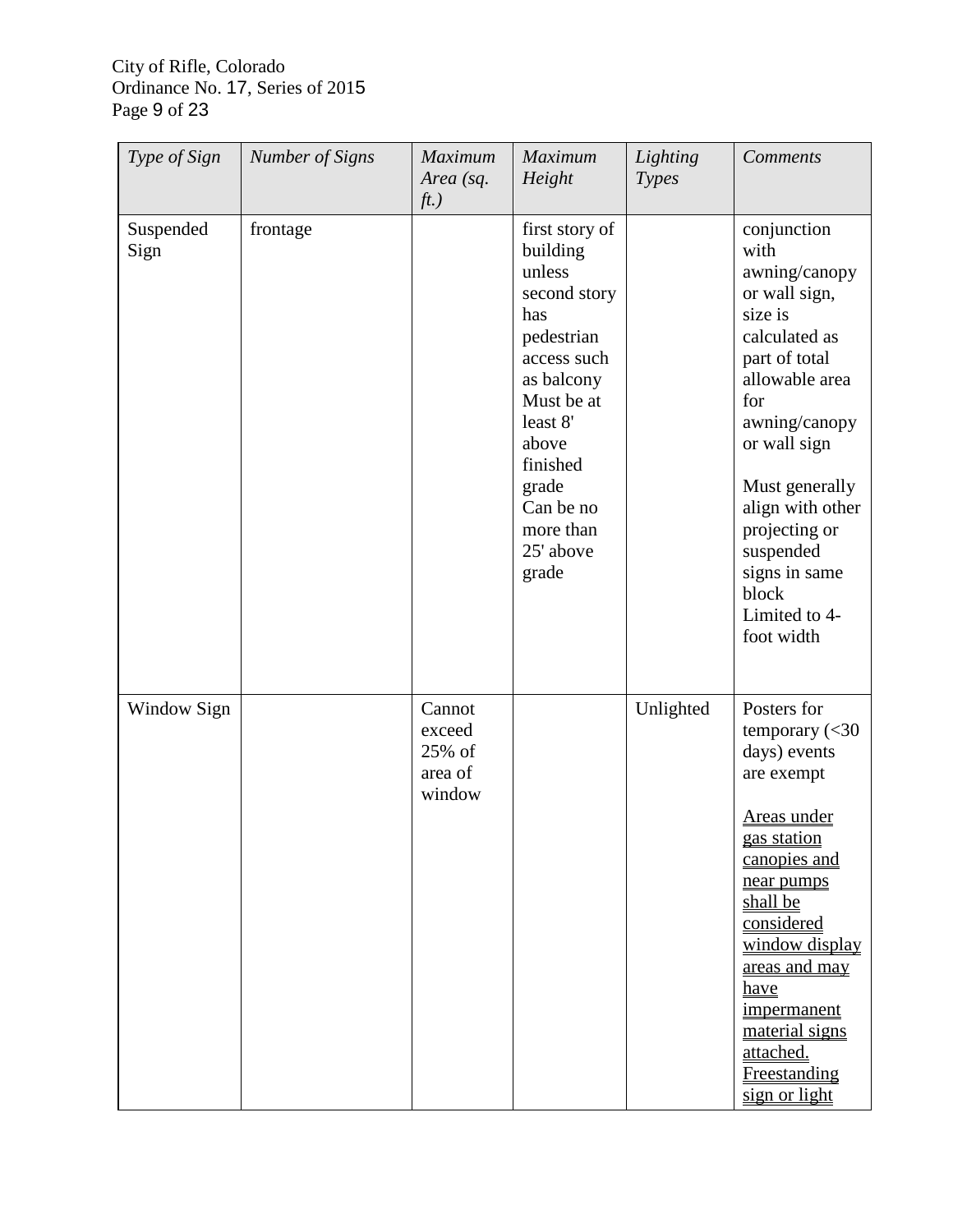## City of Rifle, Colorado Ordinance No. 17, Series of 2015 Page 10 of 23

| Type of Sign | <b>Number of Signs</b>                                                                                                                                                                                                                                                                                              | Maximum<br>Area (sq.<br>ft.) | <b>Maximum</b><br>Height | Lighting<br>Types | <b>Comments</b>                                                                                                                                                                                                                                                                              |
|--------------|---------------------------------------------------------------------------------------------------------------------------------------------------------------------------------------------------------------------------------------------------------------------------------------------------------------------|------------------------------|--------------------------|-------------------|----------------------------------------------------------------------------------------------------------------------------------------------------------------------------------------------------------------------------------------------------------------------------------------------|
|              |                                                                                                                                                                                                                                                                                                                     |                              |                          |                   | poles may not<br>have<br>impermanent<br>signage.                                                                                                                                                                                                                                             |
| A-frames     | 1 per retail or<br>restaurant use in<br>CBD, CS, and TC<br>only; business<br>structure must be<br>adjacent to a<br>City street-sidewalk,<br>or internal sidewalk<br>with minimum 4<br>feet of clearance<br>width remaining<br>with sign in place;<br>sign may only be<br>placed on a directly<br>adjacent sidewalk. | $6$ sq. ft.                  | 48" tall; 24"<br>wide    | Unlighted         | Subject to<br>Chapter 11,<br>Article II,<br>Encroachment<br>Permits<br>Must be<br>removed during<br>non-business<br>hours<br>May not be<br>open/closed<br>sign only<br>A-frames on<br>internal lots<br>must be placed<br>on the<br>sidewalk, and<br>not impede<br>parking or<br>traffic flow |

(2) Multi-use buildings and multi-building properties must create a sign program specific to that property according to the following guidelines.

a. The sign program must be approved by the Planning Department and will be kept on file as a reference for reviewing sign applications within that development.

b. Signage shall follow a similar theme throughout the project. This theme shall be based on the similar scale, size, height, shape and/or color.

c. Individual uses may not have individual freestanding signs.

## **Sec. 16-8-60. Measurement of sign area and height.**

(a) Sign surface area.

(1) The area of a geometric shape enclosing any message, logo, symbol, name, photograph or display face shall be measured using standard mathematical formulas.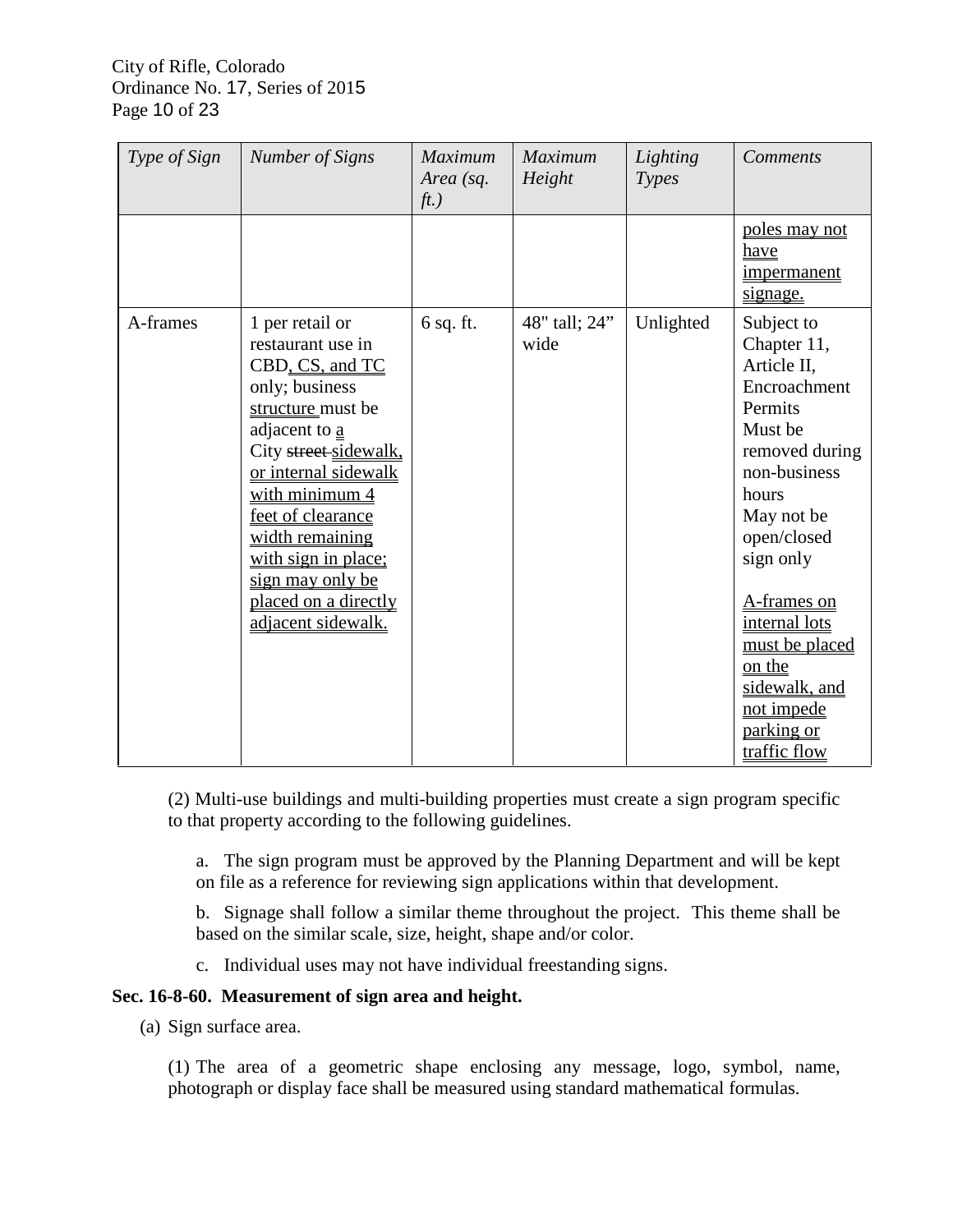(2) The computation of letters not attached to a surface or plane shall be made by determining the area enclosed within the smallest geometric figure needed to completely encompass all of the letters, words, insignias or symbols.

(3) Time and temperature devices shall not be included within the measurement of maximum sign area.

(b) Sign support. Supporting framework or bracing that is clearly incidental to the display itself shall not be computed as sign area.

(c) Back-to-back (double-faced) signs. Back-to-back signs shall be regarded as a single sign only if mounted on a single structure, and the distance between each sign face does not exceed two (2) feet at any point.

(d) Three-dimensional signs. Where a sign consists of one (1) or more three-dimensional objects (i.e., balls, cubes, clusters of objects, sculpture), the sign area shall be measured as the maximum projection upon a vertical plane. Signs with three-dimensional objects that exceed a projection of six (6) inches from the sign face may be approved in compliance with Section 16-8-100.

(e) Wall signs. If a sign is attached to a wall, only that portion of the wall onto which the sign face or letters are placed shall be calculated in the sign area.

(f) Sign height. The height of a sign shall be measured from the highest point of a sign to the ground surface beneath it. When berms are used in conjunction with signage, the height of the sign shall be measured from the mean elevation of the fronting street. See Figure 16-2 for examples of sign height measurement.

### **Sec. 16-8-70. Exempt signs.**

(a) The types of signs listed herein are exempt from permit requirements of these regulations and may be placed in any zoning district subject to the provisions of these regulations.

(1) Common exempt signage including: building identification signs, incidental signs, landmark signs, addresses, vacancy and no vacancy signs, no trespassing signs (maximum size of 8 square feet), time and temperature signs (maximum size of 10 square feet), and changeable copy signs for church, school, civic uses, and theaters.

(2) Nonvisible signs. Signs that are not visible beyond the boundaries of the lot or parcel upon which they are located and/or from any public thoroughfare or right-of-way shall be exempt from the provisions of this Article.

(3) Art, architectural features, or religious symbols. Integral decorative or architectural features of buildings, and works of art, so long as such features or works in no way identify a product or business and do not contain letters, trademarks, moving parts or lights.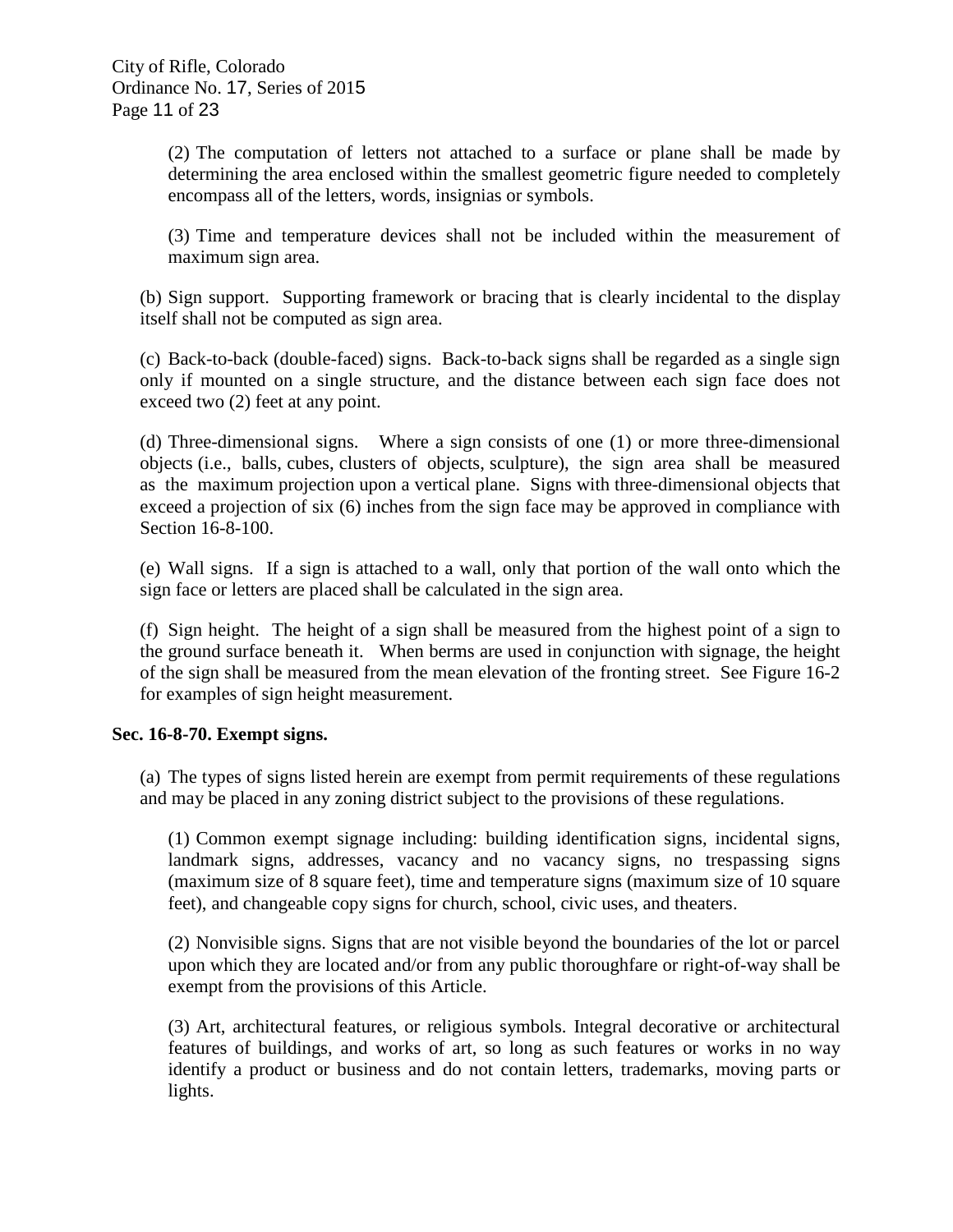(4) Banners. Banners applied to paper, plastic or fabric used to decorate or attract attention to a business, activity or event, provided that:

a. The banner is displayed in conjunction with a special event for a period not to exceed thirty (30) days.

- b. Banners are displayed no more than two (2) times per calendar year per location.
- c. One (1) banner per street frontage per establishment shall be permitted.

d. Non-profit special event banners. Temporary special event signs and banners for religious, charitable, civic, fraternal or similar nonprofit or not-for-profit organizations shall be erected no sooner than thirty (30) days prior to and removed no later than seven (7) days after the event. No such sign shall exceed thirty-two (32) square feet. No such sign shall be illuminated.

(5) Banners on private light poles. Commercial banners may be displayed on privatelyowned light poles, provided that:

a. The business has an outdoor sales component such as auto/vehicle/equipment sales or other acceptable merchandise occurring outdoors.

b. One banner per light pole, or two if placed to mirror each other and total size not exceeding size requirements below.

- c. Size is no greater than 8 feet in height and 6 feet in width.
- d. At least 10 feet off the ground.
- e. Consistent theme and professional design.
- (6) Construction signs. Temporary construction signs, provided that:

a. Signs are limited to information regarding participating building contractors, subcontractors, professional firms, lending institutions and property owners.

b. Signs in conjunction with any single-family residential use shall not exceed eight (8) square feet each.

c. Signs in conjunction with all uses besides single-family residential shall have a maximum area of thirty-two (32) square feet each.

d. Only one (1) such sign oriented per street front per premises shall be erected. On corner lots, any two (2) such signs located on the same premises shall be located at least one hundred (100) feet apart as measured by using a straight line.

- e. Such signs shall not be illuminated.
- f. Such signs shall only appear at the construction site.
- g. Such signs shall be removed within seven (7) days after completion of the project.

(7) Decorations (holiday). Temporary decorations or displays, when such are clearly incidental to and are customarily and commonly associated with any national, state, local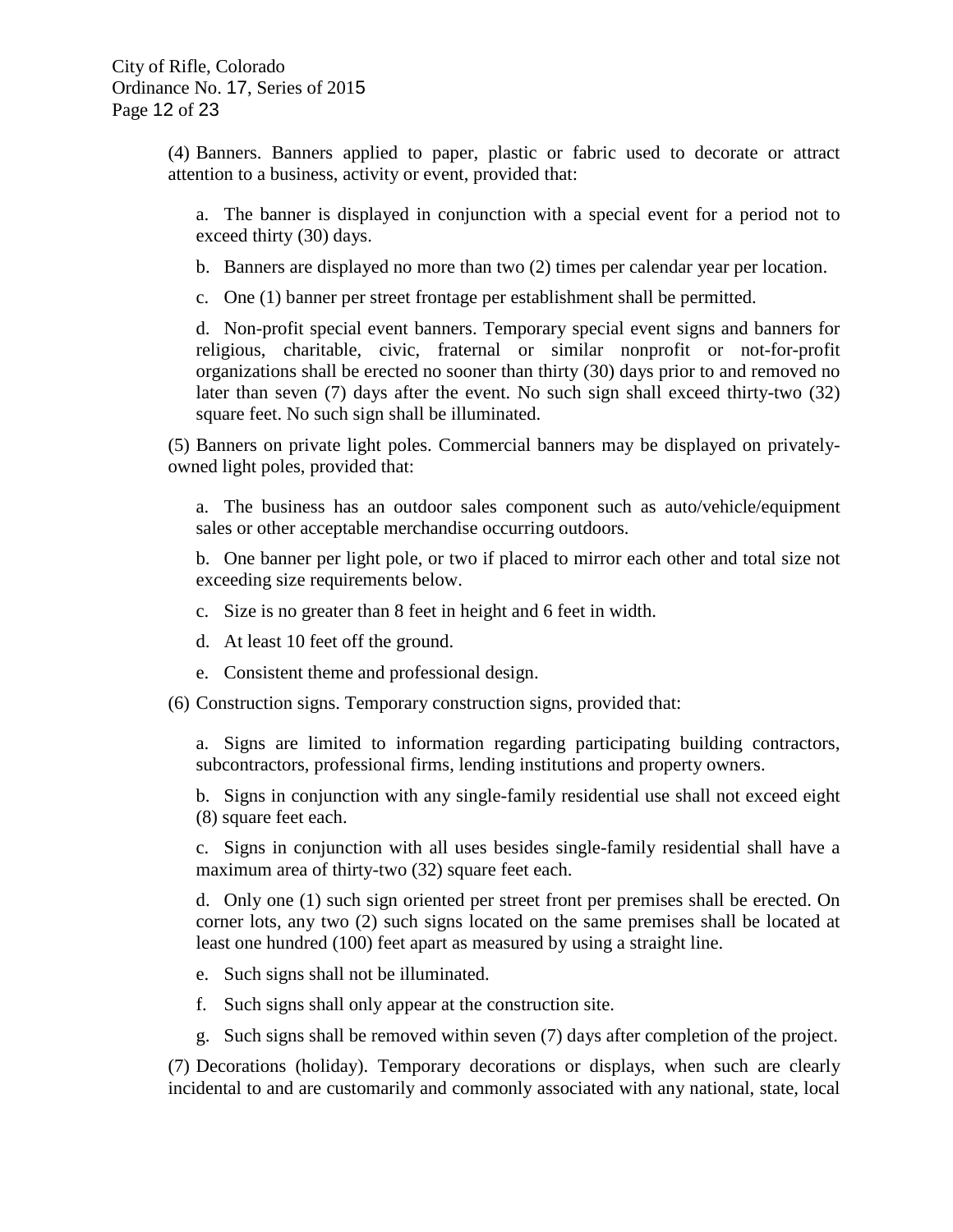or religious holiday or celebration; provided that such signs shall be displayed for not more than sixty (60) days in any one (1) year and may be of any type, number, area, height, location, illumination or animation.

(8) Flags. Government and nongovernment flags are allowed, provided that they do not display commercial logos.

(9) Garage, estate, yard sale or farm auction. Signs which advertise a private garage or yard sale on the lot on which the sign is located; provided that such signs: are displayed no more than twice per year per dwelling unit. The sale sign is limited to four (4) square feet per face of sign area. It may be installed not more than seven (7) days prior to the sale, and it must be removed not later than two (2) days after the sale.

a. Are limited to four (4) square feet per face of sign area.

b. Are installed not more than one (1) day prior to the sale, and are removed not later than twelve  $(12)$  hours after the sale or by  $8:00$  am Monday, whichever occurs first.

c. Are not placed on light or street poles or traffic control devices such as stop signs, parking signs, or cross walk signs.

d. Do not block vehicle line of site, or obstruct vehicular or pedestrian traffic.

e. Signs that do not meet these requirements may be removed and discarded by city officials without notice to the owner.

f. Stake signs shall be permitted as yard sale signs.

(10) Hunting season signs. Temporary signs and banners intended to attract attention of seasonal hunters, provided that:

a. Signs are only permitted between August 1 and December 1 each year.

b. Signs must be placed on the same premises of the business or activity for which they are displaying information.

c. No such sign shall exceed sixteen (16) square feet.

c. No such sign shall be illuminated or animated.

(11) Notice boards and other governmental notices. Notice boards for public or religious institutions or other uses as approved by City staff and primarily intended for pedestrians.

(12) Political signs. Political signs displayed on private property in accordance with an official election or signs erected on behalf of candidates for public office, provided that if placed by an individual or organization that is not the owner of the property:

a. Written permission of the property owner is obtained prior to placement of said signs.

b. Such written permission shall include the earliest date upon which said signs will be placed and any date upon which said signs will be removed.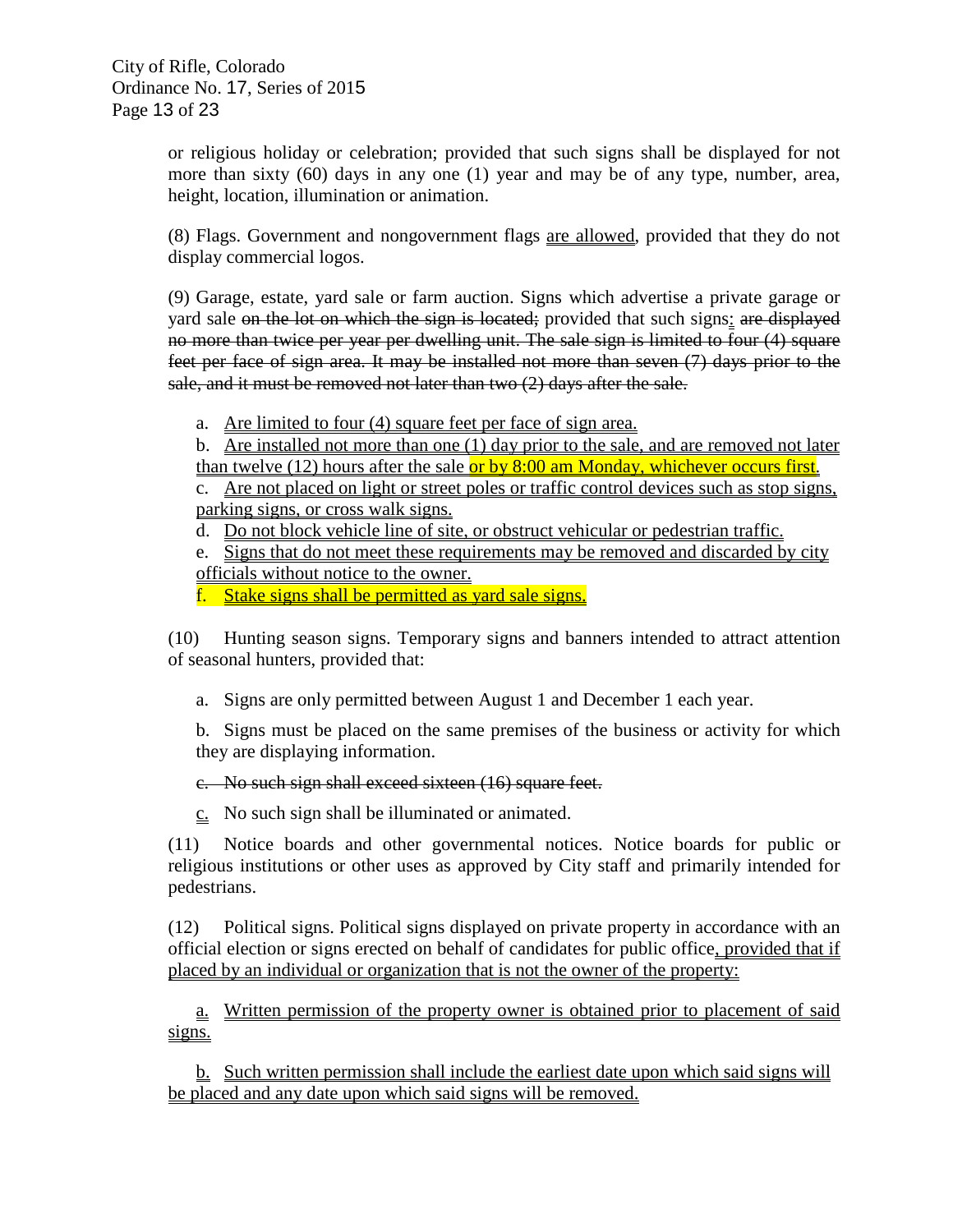a. Residential district signs shall not exceed three (3) square feet per face or six (6) square feet total.

b. In commercially zoned locations, the maximum sign area shall be ten (10) square feet for each sign face, or twenty (20) square feet total.

c. Such signs shall be placed no closer than eight (8) feet from the nearest pavement edge.

a. All such signs may be erected no sooner than sixty (60) days in advance of the election for which they were made.

b. The signs are removed within seven (7) days after the election for which they were made.

c. The property owner upon whose land the sign is placed shall give written permission for the placement of said signs and will be responsible for violations.

(13) Real estate sign. Properties being offered for sale, lease or development may have temporary signage, subject to the following limitations:

a. For individual residential and commercial lots, one (1) sign is permitted per lot. The maximum sign area shall be six (6) square feet for each sign face. The maximum height shall be five (5) feet.

b. For residential and commercial major subdivisions, one (1) sign is permitted per subdivision. The maximum sign area shall be thirty-two (32) square feet for each sign face. The maximum height shall be eight (8) feet.

c. Each shall be limited to two (2) sign faces.

d. Signs must be located on the lot or subdivision being advertised. Such signs shall be placed no closer than eight (8) feet to the property line or nearest pavement edge or sidewalk, whichever is closer. Placement shall also conform to the City's site distance triangle requirements.

e. No more than three (3) temporary directional signs advertising a specific planned commercial or mixed use development, subdivision, multi-family development, etc., may also be permitted off-site. Each such sign may have a maximum area of four (4) square feet and shall be placed outside all existing rightsof- way.

f. All signs advertising lots for sale or lease shall be removed no later than seven (7) days after the closing or signing of a lease agreement.

g. All signs advertising subdivisions shall be removed after seventy-five percent (75%) of lots have sold within an advertised subdivision.

- h. No sign allowed under this Subsection shall be lighted.
- (14) Strings of light bulbs. Displays of string lights, provided that: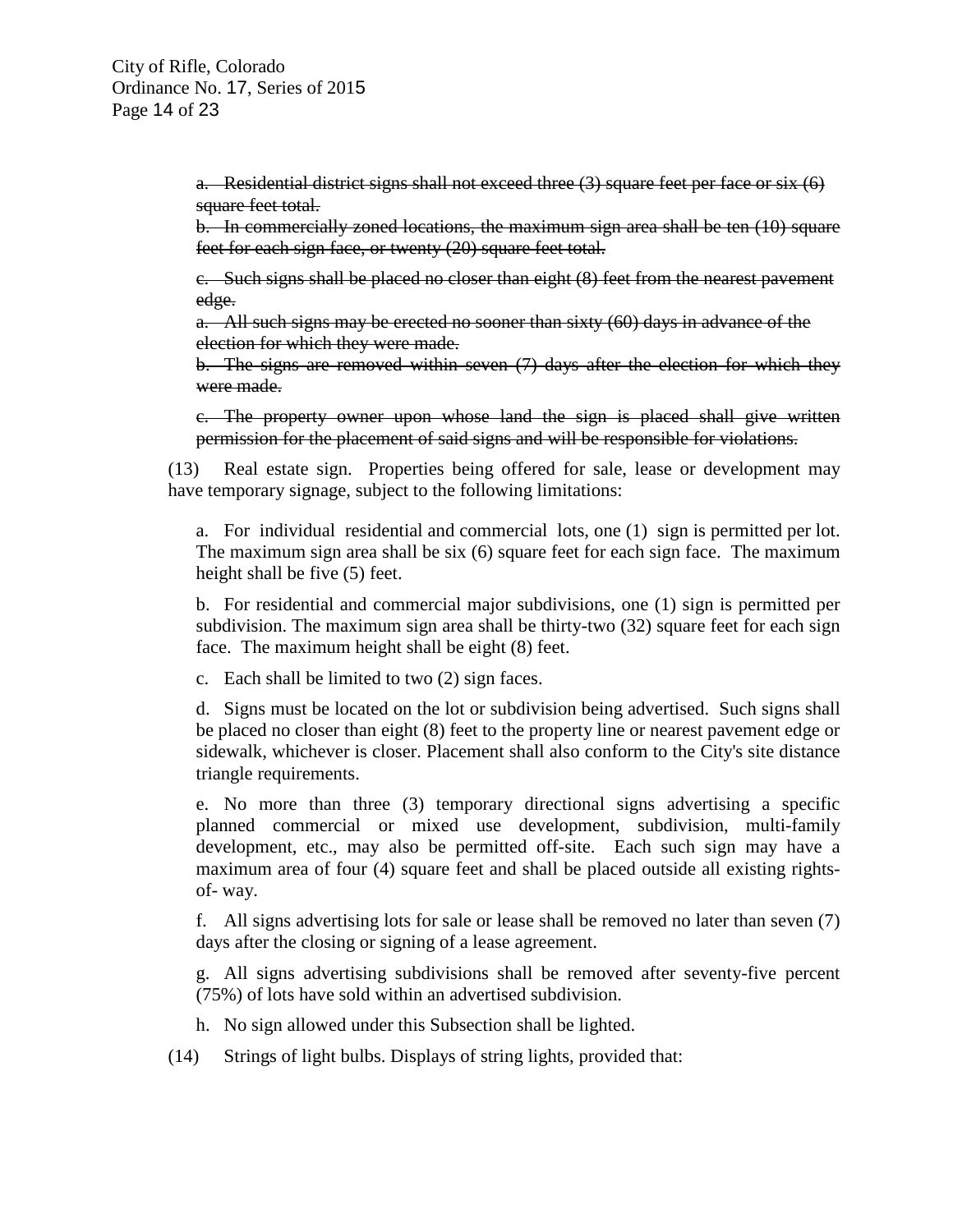a. They are decorative displays which only outline or highlight landscaping or architectural features of a building.

b. They are steady burning, clear, noncolored bulb lights. No blinking, flashing, intermittent changes in intensity or rotating shall be permitted unless in conjunction with holiday decorations.

c. They shall not be assembled or arranged to convey messages, words, commercial advertisements, slogans and/or logos.

(15) Vehicular signs. Signs displayed on trucks, buses, trailers or other vehicles which are being operated or stored in the normal course of a business, such as signs indicating the names of the owners or businesses which are located on moving vans, delivery trucks, rental trucks and trailers and the like, shall be exempt from the provisions of these regulations, provided that the primary purpose of such vehicles is not for the display of signs, and provided that they are parked or stored in areas appropriate to their use as vehicles.

(16) Ideological signs. Ideological signs displayed on private property, provided that if placed by an individual or organization that is not the owner of the property:

a. Written permission of the property owner is obtained prior to placement of said signs.

b. Such written permission shall include the earliest date upon which said signs will be placed and any date upon which said signs will be removed.

## **Sec. 16-8-80. Prohibited signs.**

The following signs are inconsistent with the purposes and standards in this Article and are prohibited in all zoning districts:

(1) Animated signs. Signs with flashing, rotating, blinking or other illuminating or animating devices that have a changing brightness or intensity or color; or signs with movement, animation or apparent movement. This includes signs with optical illusion of movement by means of a design which presents a pattern capable of reversible perspective, giving the illusion of motion or changing of copy. Time and temperature signs and barber poles less than three (3) feet in height are exempt from this prohibition.

(2) Signs in the right-of-way. Any sign, other than a traffic control sign, erected, constructed or maintained within, over or upon the right-of-way of any road or highway.

(3) Roof signs.

(4) Signs confused with traffic control devices. Any sign whose size, location,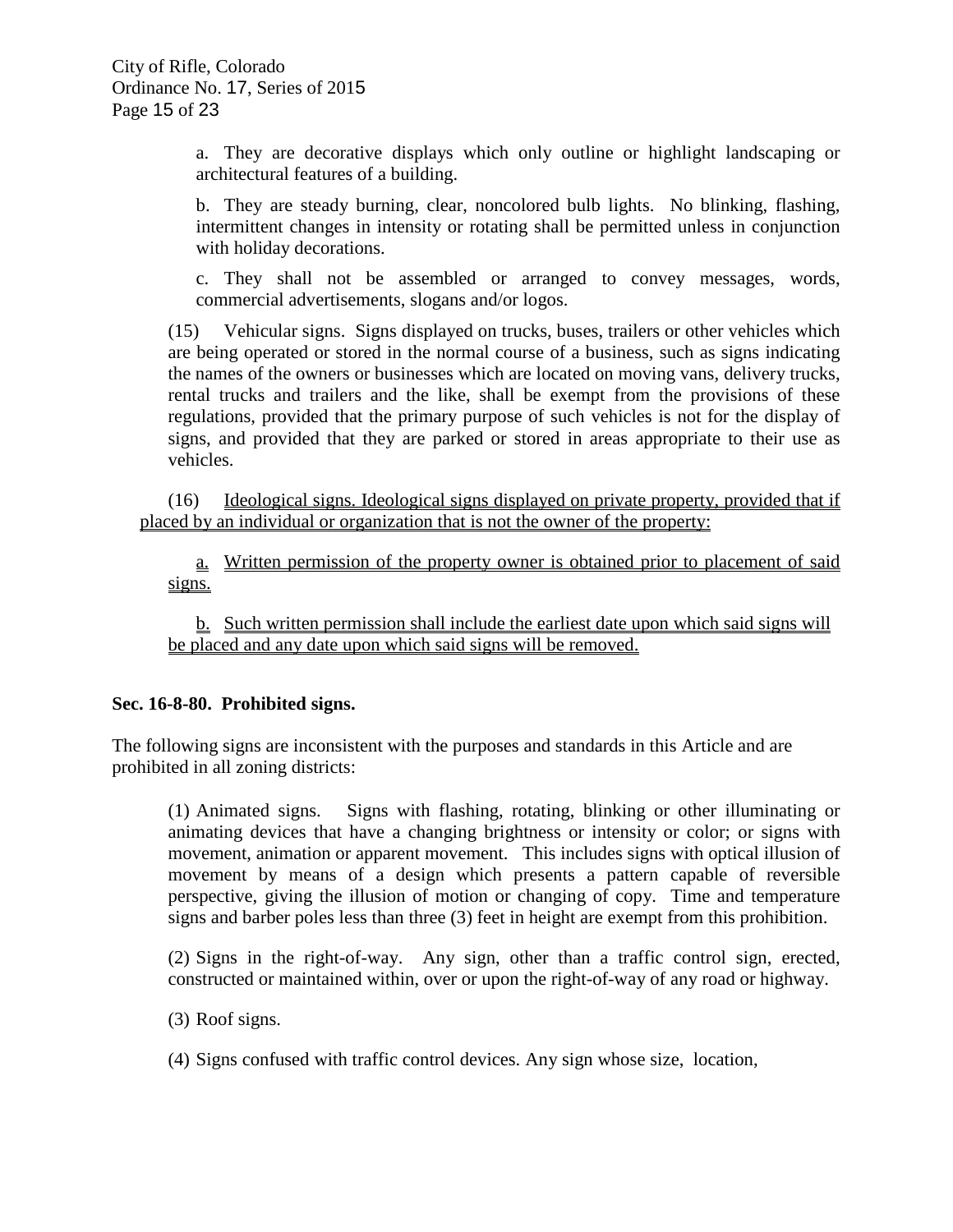movement, content, coloring or manner of illumination may be confused with or construed as a traffic control device, sign or signal, when in fact, it is not a traffic control device, sign or signal.

(5) Off-premises signs. Any off-premises advertising sign or any other sign not pertinent and clearly incidental to the permitted use on the property where located, except for temporary subdivision directional signs, garage sale signs as permitted in Section 16- $8-70(a)(9)$ , directional real estate signs and political signs, and except for signs permitted in Section 16-8-90.

(6) Temporary stake signs. Any sign attached to non-permanent wire stake stands pushed into the ground when used for commercial advertising purposes except as permitted for garage sale signs in Section 16-8-70(a)(9).

(7) Signs emitting any sound or noise.

(8) Searchlights or beacons.

(9) Inflatable signs. Inflatable figures, shapes or mascots or tethered balloons except during hunting season for five (5) days.

(10) Signs of nonpermanent material. Fabric signs, flags, pennants or banners when used for commercial advertising purposes, except as permitted in this Article.

(11) Electronic message boards. Electronic message boards except governmental signs.

(12) Signs for vacated or abandoned entities. Any sign (together with its supporting structure) now or hereafter existing which, ninety (90) days or more after the premises have been vacated, advertises an activity, business, product or service no longer produced or conducted upon the premises upon which such sign is located. If the sign or sign structure is covered or the identifying symbols or letters removed, an extension of time may be granted by the Building Official upon good cause for such extension being shown. (This provision shall not apply to permanent signs accessory to businesses which are open only on a seasonal basis, provided that there is clear intent to continue operation of the business).

(13) Signs on natural features. Any sign painted on rocks or other natural features or terrain, unless approved by the City Manager.

### **Sec. 16-8-90. Off-premises signs.**

Off-premises signs, are generally prohibited, except for those specific types of signs listed in this Section.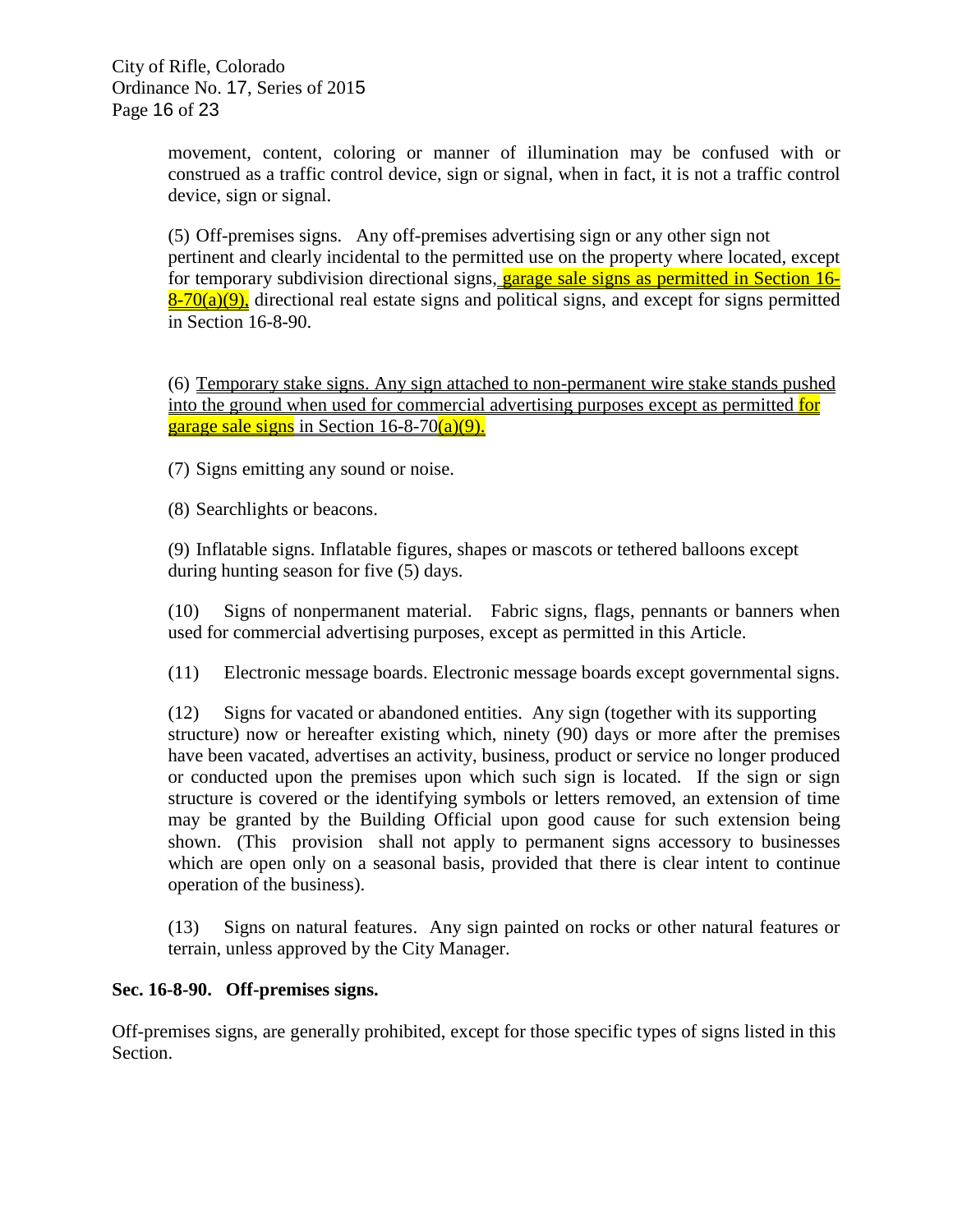(1) Business district identification signs. A business district identification sign is an offpremises sign for the identification of a specific business district or center identified in the Comprehensive Plan or a business improvement or redevelopment area approved by the Planning Commission. Business district signs shall not:

- a. Interfere with pedestrian or vehicular safety;
- b. Detract from the pedestrian quality of the surrounding area; or
- c. Add to an over-proliferation of signs on one (1) property or in one (1) area.

(2) Church and civic club off-premises signs. A church or civic club off-premises sign is an off- premises sign intended to direct people to the church or civic club and/or state meeting dates and times. Such signs shall not:

- a. Interfere with pedestrian or vehicular safety;
- b. Detract from the pedestrian quality of the surrounding area;
- c. Add to an over-proliferation of signs on one (1) property or in one (1) area;
- d. Be allowed for any organization that has not proven nonprofit status;
- e. Measure more than four (4) square feet; or
- f. Number more than five (5) for any organization.

### **Sec. 16-8-100. Creative signs.**

(a) Purpose. This Section establishes standards and procedures for the design, review and approval of creative signs. The purposes of this creative sign program are to:

(1) Encourage signs of unique design and that exhibit a high degree of thoughtfulness, imagination, inventiveness and spirit; and

(2) Provide a process for the application of sign regulations in ways that will allow creatively designed signs that make a positive visual contribution to the overall image of the City, while mitigating the impacts of large or unusually designed signs.

(b) Applicability. An applicant may request approval of a sign permit under the creative sign program to authorize on-site signs that employ standards that differ from the other provisions of this Article but comply with the provisions of this Section.

(c) Approval authority. A sign permit application for a creative sign shall be subject to approval by the Planning Commission.

(d) Application requirements. A sign permit application for a creative sign shall include all information and materials required by the City, and the filing fee based on the same fee schedule as a building permit.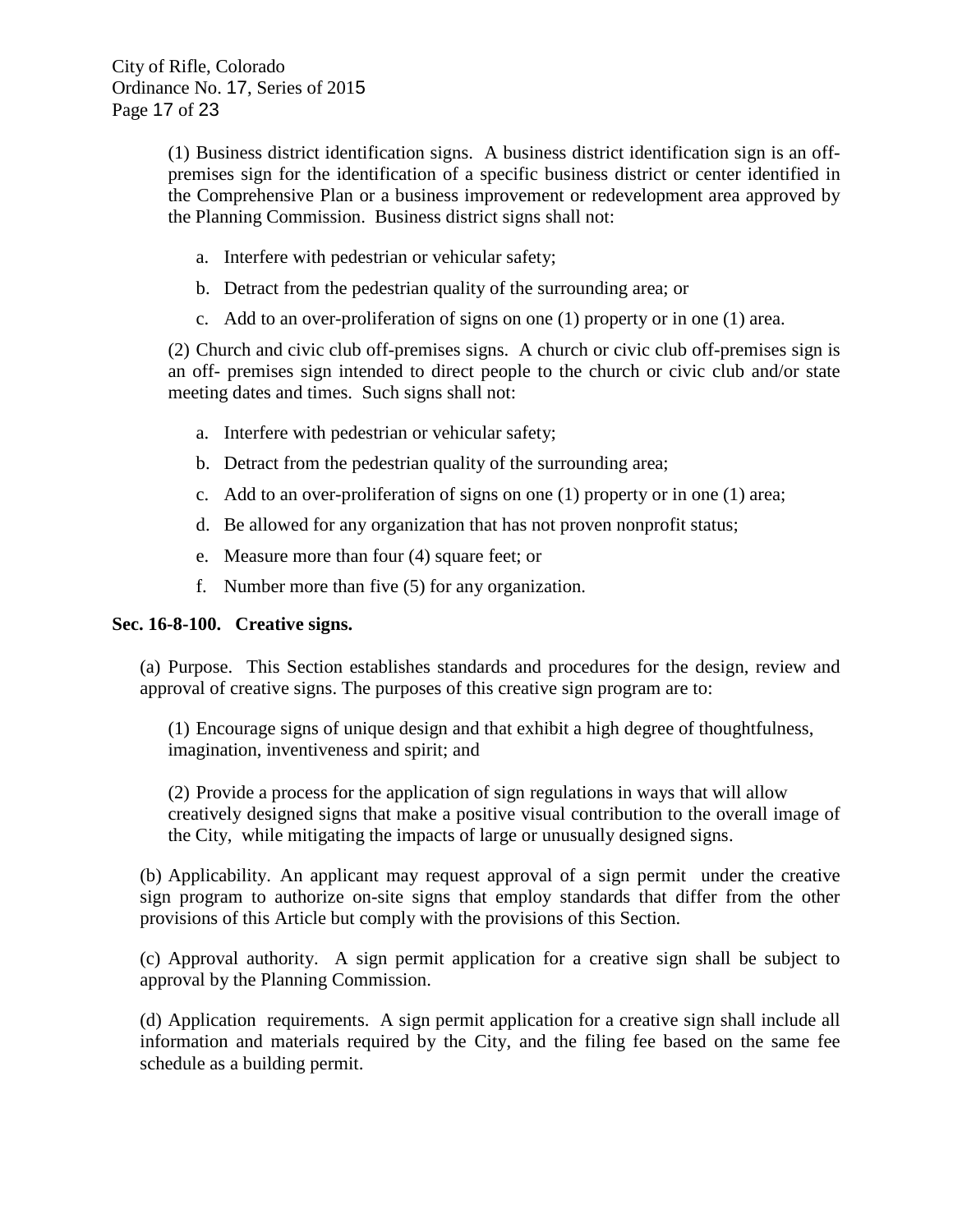(e) Design criteria. In approving an application for a creative sign, the Planning Commission shall ensure that a proposed sign meets the following design criteria:

(1) Design quality. The sign shall:

a. Constitute a substantial aesthetic improvement to the site and shall have a positive visual impact on the surrounding area;

b. Be of unique design and exhibit a high degree of thoughtfulness, imagination, inventiveness and spirit; and

c. Provide strong graphic character through the imaginative use of graphics, color, texture, quality materials, scale and proportion.

(2) Contextual criteria. The sign shall contain at least one (1) of the following elements:

- a. Classic historic design style;
- b. Creative image reflecting current or historic character of the City.
- c. Symbols or imagery relating to the entertainment or design industry; or
- d. Inventive representation of the use, name or logo of the structure or business.

(3) Architectural criteria. The sign shall:

a. Utilize and/or enhance the architectural elements of the building; and

b. Be placed in a logical location in relation to the overall composition of the building's facade and not cover any key architectural features/details of the facade.

#### **Sec. 16-8-110. Definitions.**

For purposes of this Article, the following words are defined as follows:

*Abandoned sign* means an unused or abandoned sign that meets any of the following criteria:

a. A sign that identifies an establishment, products or services that no longer exist or are no longer provided on the premises where the sign is located.

c. A sign that identifies a time, event or purpose which has passed or no longer applies.

d. A sign that is vacant of copy.

*A-frame sign* means a sandwich-board-type sign typically used in front of a business for advertising purposes.

*Area* means the area of a geometric shape enclosing any message, logo, symbol, name, photograph or display face and shall be measured using standard mathematical formulas. See Section 16-8-60 for detailed computation information.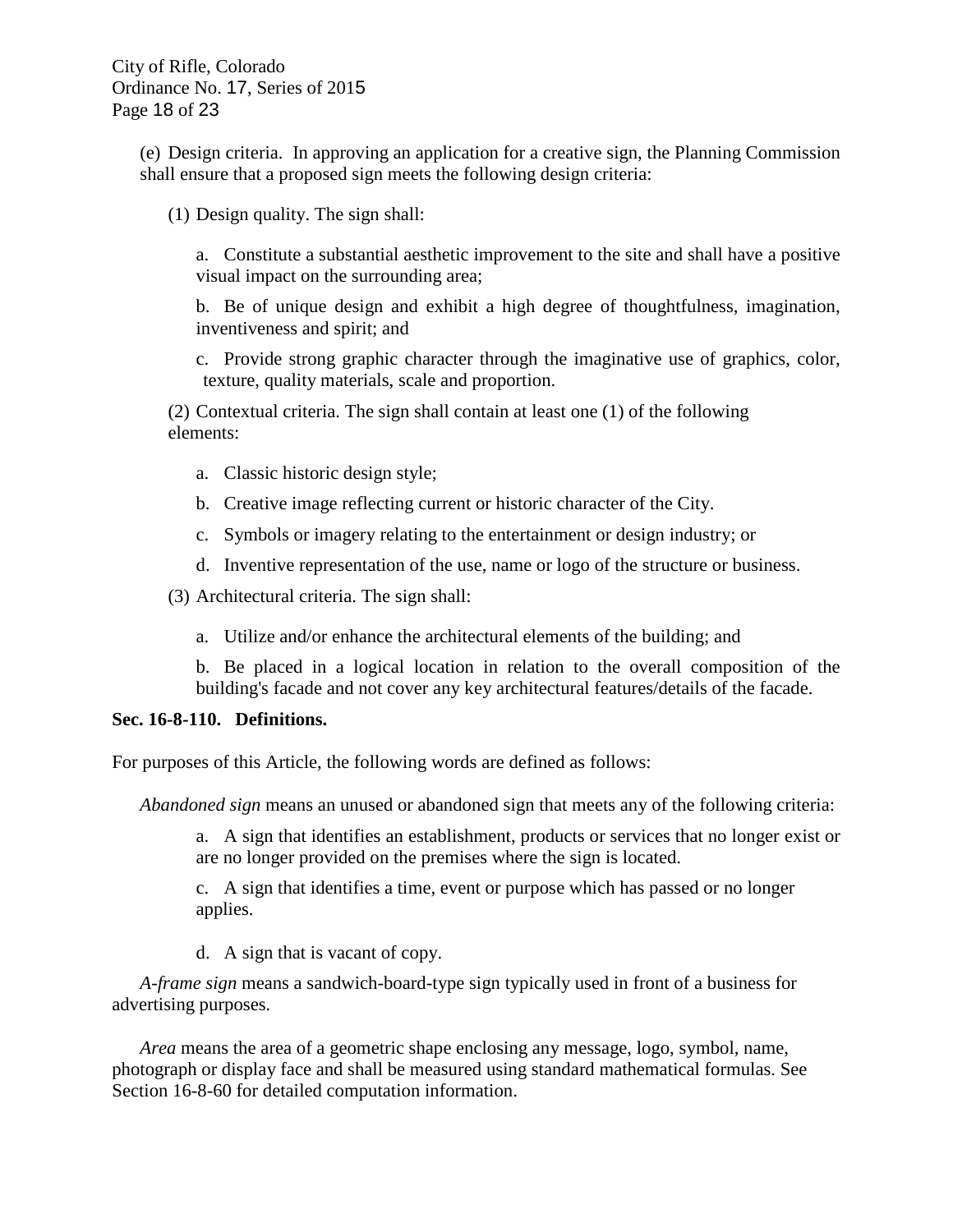City of Rifle, Colorado Ordinance No. 17, Series of 2015 Page 19 of 23

*Awning* sign means a sign that is painted, stitched, sewn or stained onto the exterior of an awning. An awning is a movable shelter supported entirely from the exterior wall of a building and composed of nonrigid materials except for the supporting framework.

*Banner* means a sign of flexible fabric, plastic, paper or similar material that is mounted to a pole or a building by wires, ropes or other temporary methods. Flags shall not be considered banners.

*Beacon* means a rotating or moving source of light.

*Building frontage* means the horizontal linear dimensions of that side of a building that abuts a street, parking area, mall or other circulation area open to the general public. Where more than one (1) use occupies a building, each such use having a public entrance or main window display shall be considered to have its own building frontage, which shall be the front width of the portion of the building occupied by that use.

*Building identification sign* means a nonilluminated sign constructed of metal or masonry or other permanent material which is permanently affixed to a building or structure for the purpose of identifying the name of a building, date of erection or other incidental or historical information, as approved by City staff.

*Canopy sign* means a sign that is permanently affixed to a roofed shelter attached to and supported by a building, by columns extending from the ground or by a combination of a building and columns. A marquee is not a canopy sign.

*Changeable copy sign* means a sign or part of a sign with characters, letters or illustrations that can be changed or rearranged on the surface of the sign. A sign on which the message changes more than eight (8) times per day shall be considered an animated sign and not a changeable copy sign.

*Commercial message* means wording, logo, or other representation that, directly or indirectly, names advertises, or calls attention to a business, product, service or other commercial activity.

*Courtesy sign* means a nonilluminated or indirectly illuminated sign which identifies, as a courtesy to customers, items such as credit cards accepted, redemption stamps offered, menus or prices.

*Façade* means the front of a building, including entries, parapets and rooflines, especially the principal face.

*Face* means the surface of a sign upon, against or through which the message is displayed, illustrated or illuminated.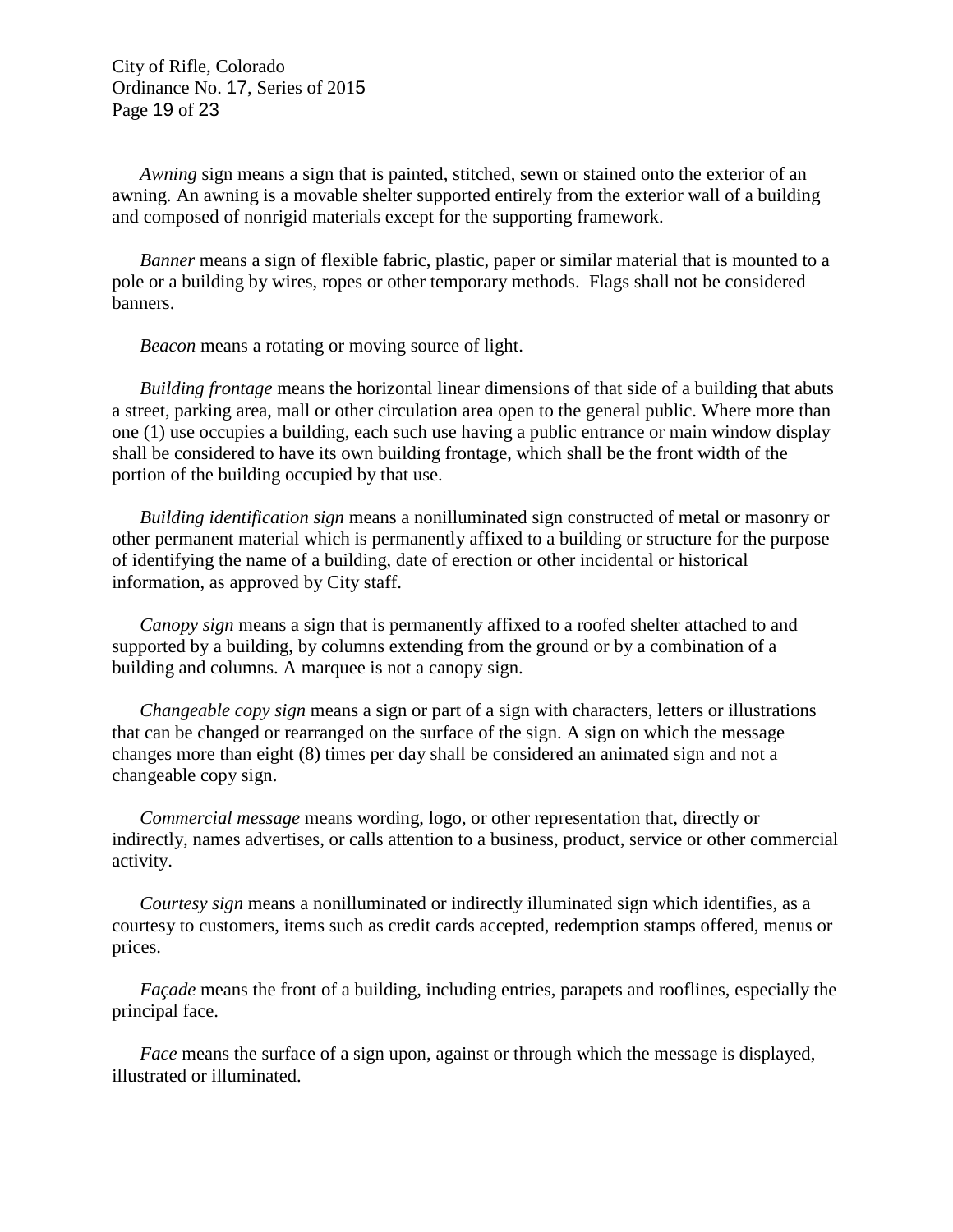City of Rifle, Colorado Ordinance No. 17, Series of 2015 Page 20 of 23

*Fence* sign means a sign mounted or attached on a fence.

*Flag, government* means a device composed of flexible cloth, plastic or other similar material that displays local, state or federal emblems, seals or colors.

*Flag, nongovernment* means a device composed of flexible cloth, plastic or other similar material that displays nongovernment emblems, business or corporate logos, symbols or illustrations.

*Freestanding sign* means a sign that is supported by one (1) or more columns, uprights, poles or braces extended from the ground, or which is erected on the ground, and shall also include a monument sign and a pole sign but does not include a sign attached to a structure.

*Government sign* means a sign erected by government or government agencies for regulatory and informational purposes.

*Holiday decorations* means temporary decorations, strings of lights or displays clearly incidental to and customarily associated with any state, local or religious holiday.

*Ideological sign* means a sign communicating a philosophical message or ideas that do not fit in any other Sign Code category.

*Illuminated sign* means a sign lighted by or exposed to artificial lighting or illumination.

*Illumination, direct* means lighting by means of an unshielded light source (including neon tubing) which is effectively visible as a part of the sign, where light travels directly from the source to the viewer's eye.

*Illumination, indirect* means lighting by means of a light source directed at a reflecting surface in a way that illuminates the sign from the front, or a light source that is primarily designed to illuminate the entire building facade upon which a sign is displayed. Indirect illumination does not include lighting which is primarily used for purposes other than sign illumination; e.g., parking lot lights or lights inside a building that may silhouette a window sign but are primarily installed to serve as inside illumination.

*Illumination, internal* means lighting by means of a light source that is within a sign having a translucent background, silhouetting opaque letters or designs, or which is within letters or designs that are themselves made of a translucent material.

*Incidental sign* means a sign, generally informational, that has a purpose secondary to the use of the zone lot on which it is located, such as "no parking," "entrance," "loading only," "telephone" and other similar directives. No sign with a commercial message or logo shall be considered incidental.

*Landmark sign* means a non-illuminated sign constructed of metal, masonry or other permanent material that is permanently fixed to a building or structure for the purpose of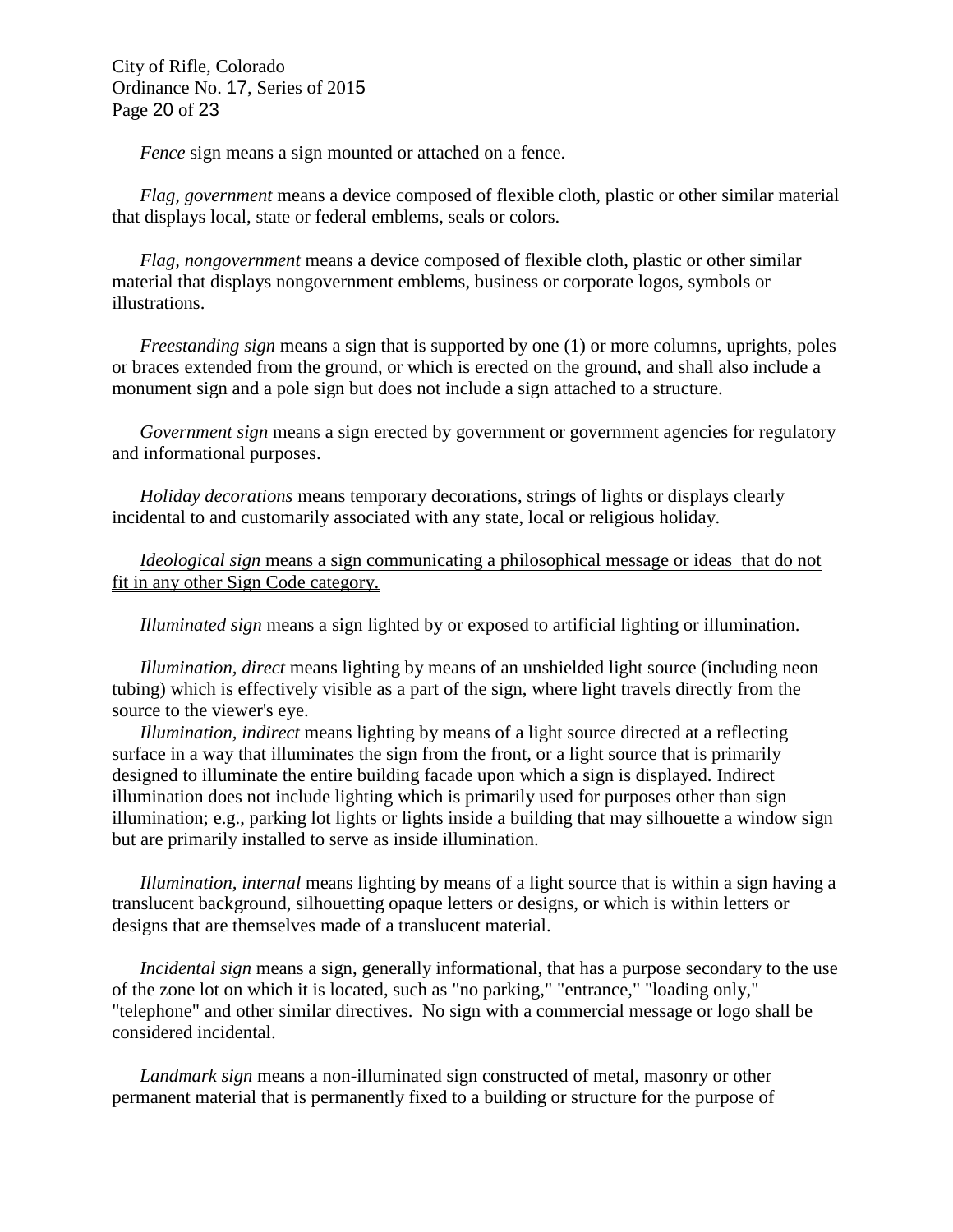City of Rifle, Colorado Ordinance No. 17, Series of 2015 Page 21 of 23

identifying a historic structure, historic place, significant event, personal memorial or other similar feature.

*Lot frontage* means any boundary line of a parcel of land that coincides with the right-of-way or street.

*Monument sign* means a freestanding sign where the entire bottom of the sign is affixed to the ground, not to a building.

*Multi-use building* means a building with multiple uses, each with an individual entrance. Note that a single business that includes multiple uses within one building, such as an auto sales office AND a vehicle service center, may be considered a multi-use building.

*Nonconforming sign* means a sign which was lawfully erected, altered, moved or maintained under previous sign codes and received a valid sign permit but does not conform to the provisions of this sign code nor has been subsequently granted a variance from the sign code.

*Off-premises sign* means any sign which is placed on a parcel of land other than that upon which the use, event or activity is located.

*On-premises sign* means any sign directly pertaining to an existing permitted use, event or activity on the property upon which said sign is located.

*Pennant* means a lightweight plastic, fabric or other material, whether or not containing a message or any kind, suspended from a rope, wire or string, usually in a series.

*Permanent sign* means a sign that is permanently fixed or attached to the ground or a structure, or any sign that is intended to be displayed on a continuing and ongoing basis for more than ninety (90) days.

*Political sign* means a noncommercial sign that either displays a message conveying political or ideological views or supports a specific political candidate or ballot item for election.

*Portable sign* means a sign not permanently attached to the ground or other permanent structure, or a sign designed to be transported, including but not limited to: signs designed to be transported by means of wheels; signs converted to A- or T- frames; menus and sandwich board signs; umbrellas used for advertising; and signs attached to or painted on vehicles parked and visible from the public right-of-way, unless said vehicle is uses in the normal day-to-day operations of the business.

*Premises* means the physical location occupied by the business or activity being conducted.

*Projecting sign* means a sign attached to a building and extending in whole or in part more than six (6) inches beyond the surface of the building to which the sign is attached.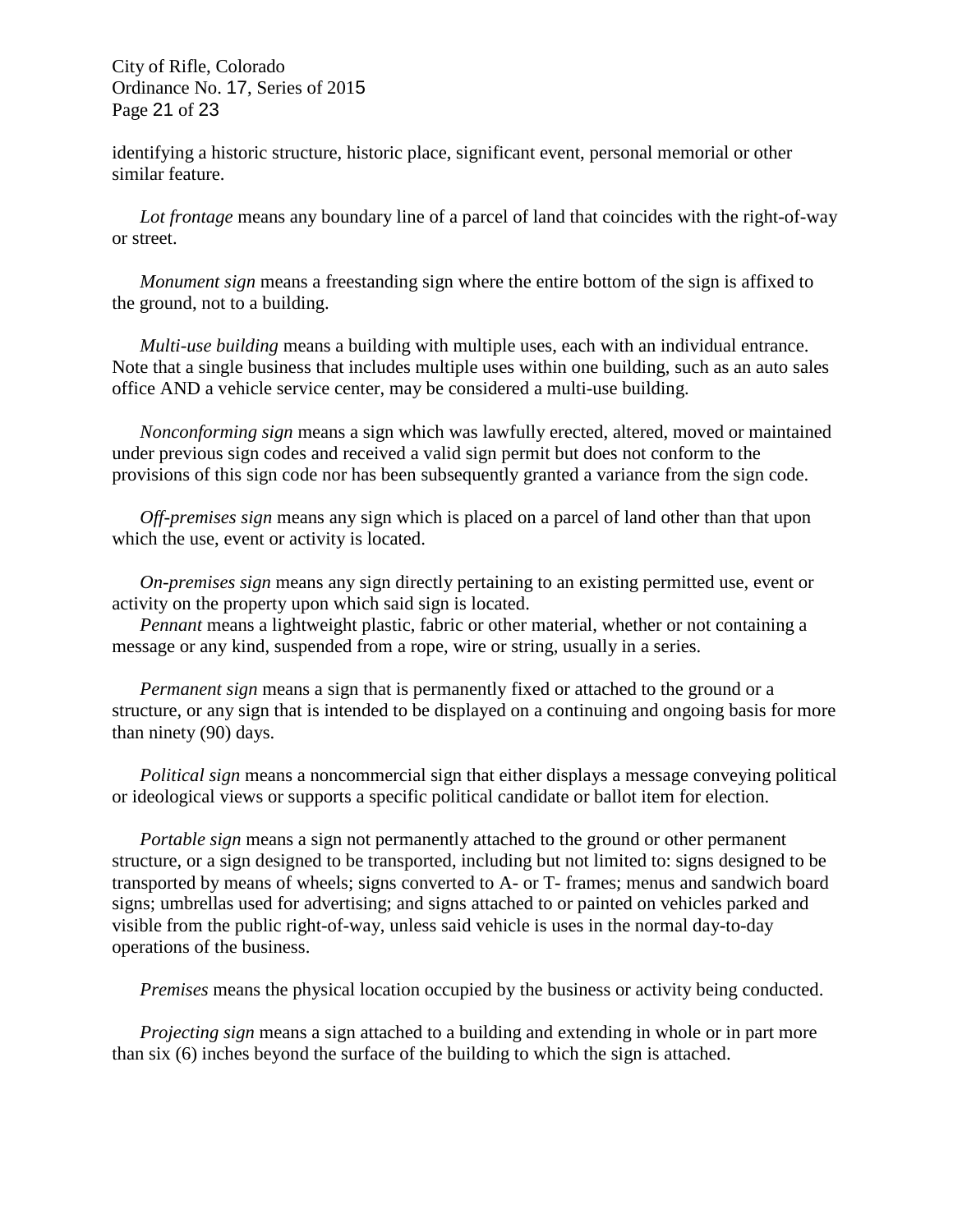City of Rifle, Colorado Ordinance No. 17, Series of 2015 Page 22 of 23

*Residential sign* means any sign located in a district zoned for residential uses that contains no commercial message, except advertising for goods and services legally offered on the premises where the sign is located.

*Roof sign* means a sign erected and constructed upon or over the roof or parapet of a structure or building.

*Sign* means any object, device, display or structure which is used to advertise, identify, display, direct or attract attention to an object, person, institution, organization, business, product, service, event or location by any means, including words, letters, figures, designs, symbols, fixtures, colors, motion, illumination or projected images.

*Stake sign* means any material attached to non-permanent wire stake stands pushed into the ground without a permanent foundation, such as real estate and campaign signs.

*Street sign* means an official sign erected by a government entity or subdivision developer in order to identify a street name.

*Suspended sign* means a sign suspended from the underside of a horizontal plane surface (such as ceiling, canopy, portico or soffit) and is supported by such a surface.

*Temporary sign* means a sign that is used only temporarily and is not permanently fixed to the ground or a structure.

*Time and/or temperature sign* means a sign intended to display time and temperature information for a limited period of time and capable of being viewed from any public right-ofway, parking area or neighboring property.

*Vehicular sign* means a sign displayed on a truck, bus, trailer or other vehicle.

*Vending machine sign* means a sign on a vending machine identifying products therein.

*Wall sign* means a sign painted on, incorporated into or affixed to the building wall that extends no more than six (6) inches from the wall or surface upon which it is attached, and whose display surface is parallel to the face of the wall on which it is attached or displayed.

*Window sign* means a sign that is displayed in, applied or attached to a window or that can be read through the window from the public right-of-way.

Section 3. This Ordinance shall become effective October 1, 2015.

INTRODUCED on August 19, 2015, read by title, passed on first reading, and ordered published as required by the Charter.